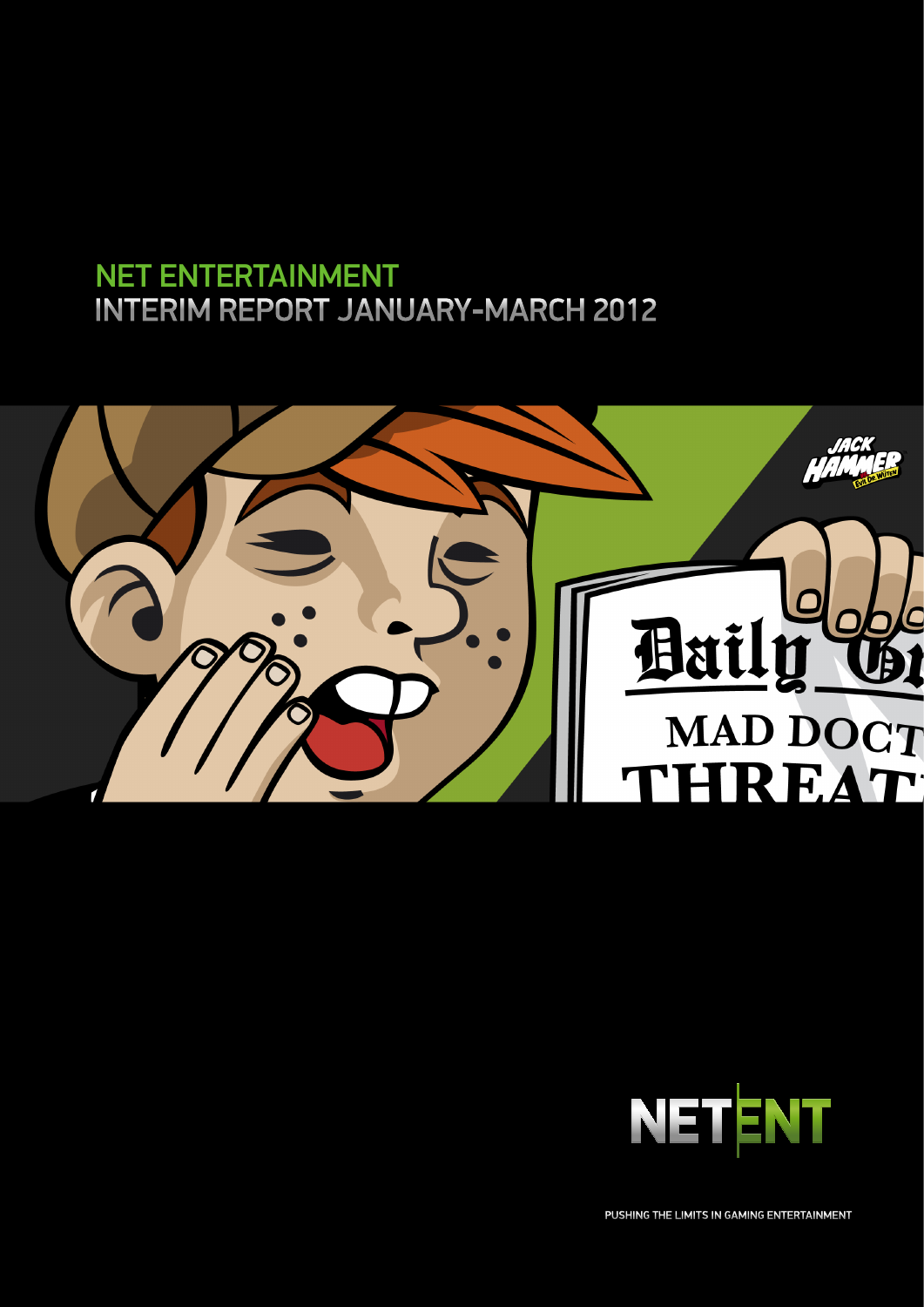# **ELEVEN NEW CUSTOMER AGREEMENTS SIGNED FOR MOBILE GAMES**

### **FIRST QUARTER 2012**

- **Revenues for the first quarter increased by 33.9 % to SEK 127.5 (95.2) million**
- **Operating profit amounted to SEK 40.1 (26.3) million**
- **Operating margin was 31.4 (27.6) %**
- **Profit after tax amounted to SEK 34.6 (22.9) million**
- **Earnings per share amounted to SEK 0.88 (0.58) before and after dilution**
- **Five new license agreements were signed and two new customers' casinos were launched**

### **IMPORTANT EVENTS IN THE FIRST QUARTER**

Revenues increased by 33.9 percent in the first quarter compared to the first quarter 2011. The increase is mainly derived from increased volumes which are primarily driven by existing customer's growth and new customer agreements signed. The amount of set-up fees for the quarter also contributed positively to the revenue increase. The establishment on the Italian market which was recently regulated has contributed positively to the revenue growth in the first quarter compared to the corresponding period 2011.

The number of game transactions amounted to 3.0 billion in the first quarter which is an increase of approximately 15 percent compared to previous quarter and 58 percent compared to the same period 2011.

In January 2012 a new legislation took effect in Denmark where operators can now offer online games on the local market via a license. The legal framework includes sports and horse betting, casino and poker online. The casino games include blackjack, roulette, slots, baccarat and punto banco. Net Entertainment has launched several customers; Betsson, Unibet, Bet24, Scandicbookmarkers and Danbook. During the first quarter Net Entertainment has signed an additional agreement with an existing customer for the Danish market. Companies that intend to be present on the local market must fulfill the gaming authority's requirements no later than during the fourth quarter 2012.

On 1 March, Per Eriksson started as the new President and CEO of Net Entertainment. Per most recently served as CEO at Dustin Group AB. Prior to that, Per has had a long career within Dell, where he left as Head of Dell EMC, EMEA (Europe, Middle East and Africa).

During the first quarter G.Matica was launched on the Italian market.

During the first quarter, Net Entertainment signed agreements with eleven operators for delivery of the Company's mobile product NetEnt Touch™. In total the Company has signed 14 agreements for mobile games, of which three are live. During the first quarter development of the mobile platform was initiated to be compliant with Android units. In addition, development of several new mobile games have been initiated which will be launched during 2012.

| <b>SUMMARY IN FIGURES</b>                  | Jan-Mar<br>2012 | Jan-Mar<br>2011 | Jan-Dec<br>2011 |
|--------------------------------------------|-----------------|-----------------|-----------------|
| Operating revenues                         | 127.474         | 95.236          | 427.618         |
| Operating expenses                         | $-87.408$       | -68.946         | $-297.905$      |
| <b>Operating profit</b>                    | 40.066          | 26,290          | 129.713         |
| Operating margin                           | 31.4%           | 27.6%           | 30.3%           |
| Cash flows from operating activities       | 43.486          | 48.933          | 203,251         |
| Cash flows for the period                  | 10.321          | 24.624          | 27.642          |
| Cash and cash equivalents at end of period | 84.885          | 71.717          | 74.234          |

*Net Entertainment is a world leading supplier of digitally distributed gaming systems used by several of the world's most successful gaming operators. The Net Entertainment Casino™ is a complete gaming system comprising a*  full suite of high quality games and a powerful management platform. The games create the ultimate gaming *experience for the player while the management platform enables Net Entertainment's customers, the operators, to optimize their business and profitability. Operators are provided a customized system solution that is easily integrated ensuring a short time to market and a cost efficient operation. Net Entertainment is listed on Nasdaq OMX Stockholm (NET-B). More information about Net Entertainment is available at [www.netent.com](http://www.netent.com/).*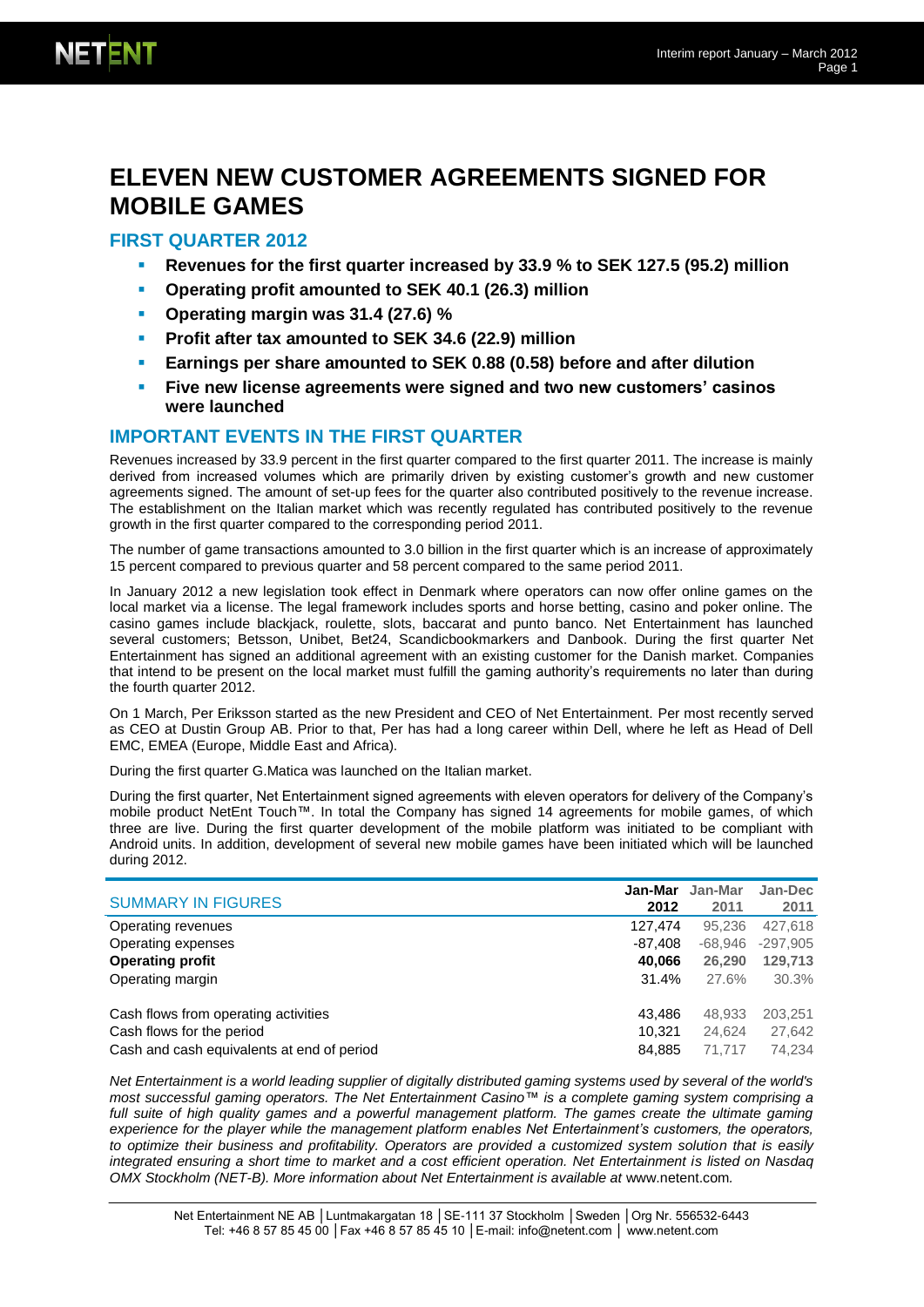### **COMMENTS FROM PER ERIKSSON, PRESIDENT AND CEO**

The development for Net Entertainment has been positive during the first quarter. Revenues increased by 33.9 percent and operating profit increased 52.4 percent compared to the same period the previous year. The revenue growth is primarily a result of increased volumes with our existing customers but also due to new agreements signed and the launch of new customers. We are also starting to see results from the investments we have made in Italy which is now the Company's third largest market, where Norway and Sweden are the two largest markets. Despite that slots are not yet allowed, the development has been positive in Italy where volumes have increased. We are ready to launch slot games as soon as the gaming authority allows it.

The number of gaming transactions continued to increase and amounted to three billion in the first quarter which represents an increase of 58 percent compared to last year. The number of gaming transactions is an indication of the success of our games and the demand on the market.

Several strategic initiatives have proceeded during the first quarter which will continue during 2012. During the first quarter we launched Betsson, Unibet, Bet24, Scandicbookmakers and Danbook on the recently regulated Danish market. We also signed an additional agreement with an existing customer for delivery of Net Entertainment's casino in Denmark.

The development of a Live Casino product is progressing according to plan and we plan to launch the product around the end of 2012. We have launched mobile games with three customers and signed an additional eleven new agreements for mobile during the first quarter. We plan to launch several mobile games during 2012. I am looking forward to following this development and I am convinced that it will add significant value for Net Entertainment over time.

Historically, Net Entertainment has had a small presence on the UK market, which is Europe's largest market for online games. Positive discussions are ongoing with several operators. The sales and integration process is complex and certain adjustments are needed on Net Entertainment's platform in order to be able to integrate with the operator's IT architecture. This development work is expected to be completed during the second half of 2012.

With new games under development in combination with ongoing strategic initiatives, Net Entertainment has a solid position going into an exciting future.

### **NEW AGREEMENTS AND CUSTOMERS**

Five new customers were signed during the first quarter. In addition, one agreement was signed with an existing customer for delivery of Net Entertainment's casino on the Danish market. A number of agreements were terminated with smaller customers that did not generate the minimum turnover which the Company requires.

#### CUSTOMERS TO BE LAUNCHED

At the end of the quarter, the Company held agreements with several operators that have not yet launched, including bwin.it and Sky Betting & Gaming.

bwin.it is part of the bwin.party Group which is the world's largest listed online gaming operator. On the Italian market bwin.party is a leading operator, offering online poker, sports betting and lotteries with a significant market share.

Sky Betting & Gaming is focused on the UK market. Sky Betting & Gaming has a broad offering of services within betting and games via SkyBet, SkyPoker, SkyVegas and SkyBingo. The Company is licensed in Alderney and is owned by BskyB Group PLC.

### **REVENUES AND PROFITABILITY**

Revenues and operating profit by quarter are portrayed in the diagram below.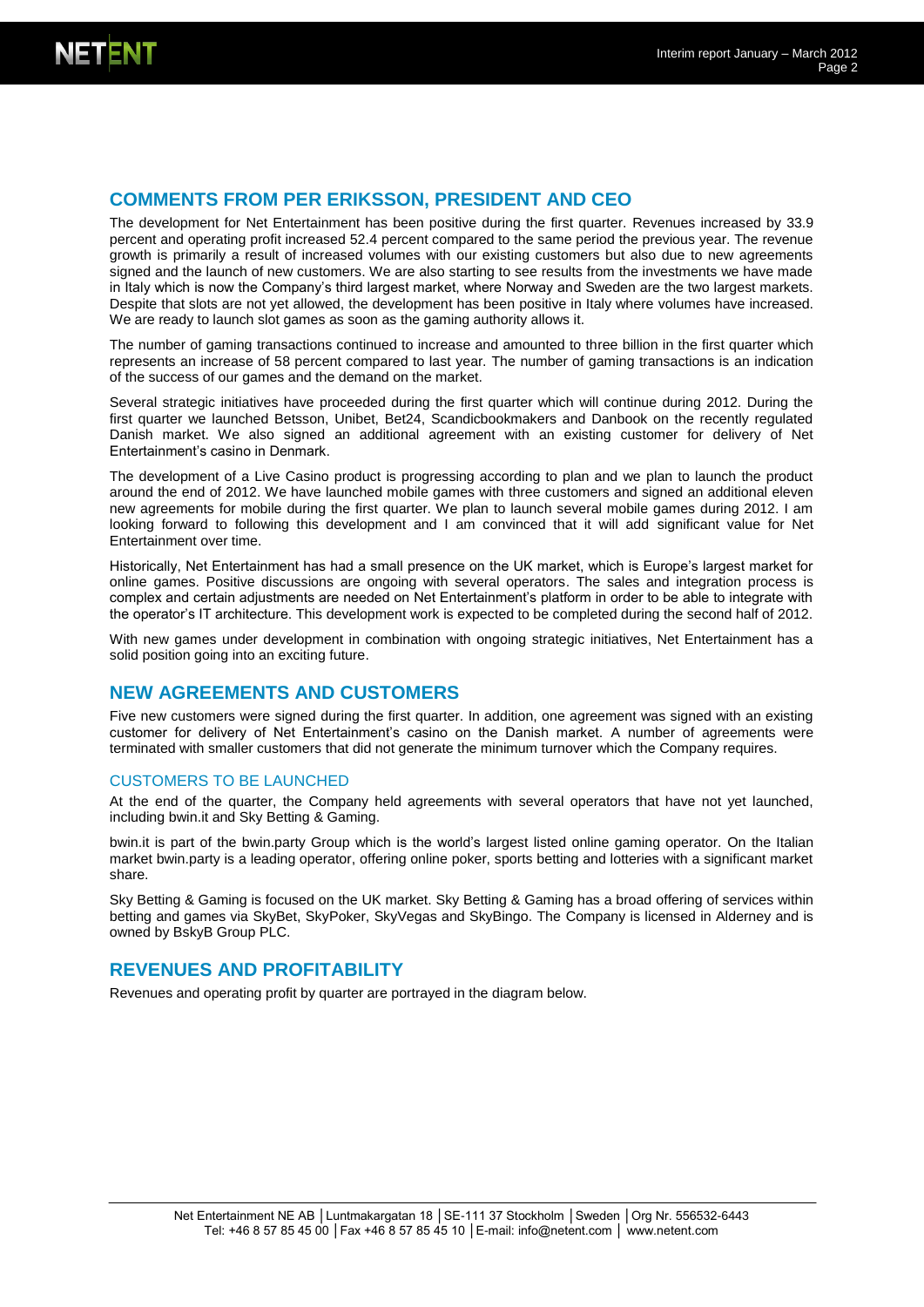

Revenues and operating profit for the most recent rolling twelve months are presented in the diagram below.



SEK million Revenues and operating profit most recent rolling twelve months



#### REVENUES – VOLUME, PRICE AND CURRENCY DEVELOPMENT

Net Entertainment's revenues are affected by changes in volume, price (royalty levels and mix), and currency. The volume is affected by both existing customers' growth as well as the launch of new customers. The largest part of revenues is derived from royalty revenues and a smaller part from setup-fees as new customer agreements are signed as well as revenues for managing pooled jackpots.

Revenues increased 33.9 percent in the first quarter compared to the corresponding period last year. Net Entertainment's revenue increase compared with the corresponding period last year is a combination of existing customers' growth and revenues from the launch of new customers. Two new customer's casinos were launched during the quarter. During the most recent twelve month period, eleven new customers have been launched.

Royalty revenues were positively affected by significantly higher volumes compared to the corresponding period a year earlier in combination with several new contracts which generated a high level of set-up fees. The average royalty level was somewhat lower in the first quarter 2012 compared to the corresponding period 2011. This is mainly a result of higher volumes with the company's customers compared to last year which leads to a somewhat lower average royalty. At the same time the Company has terminated agreements with smaller operators that have not generated the minimum turnover which the Company requires.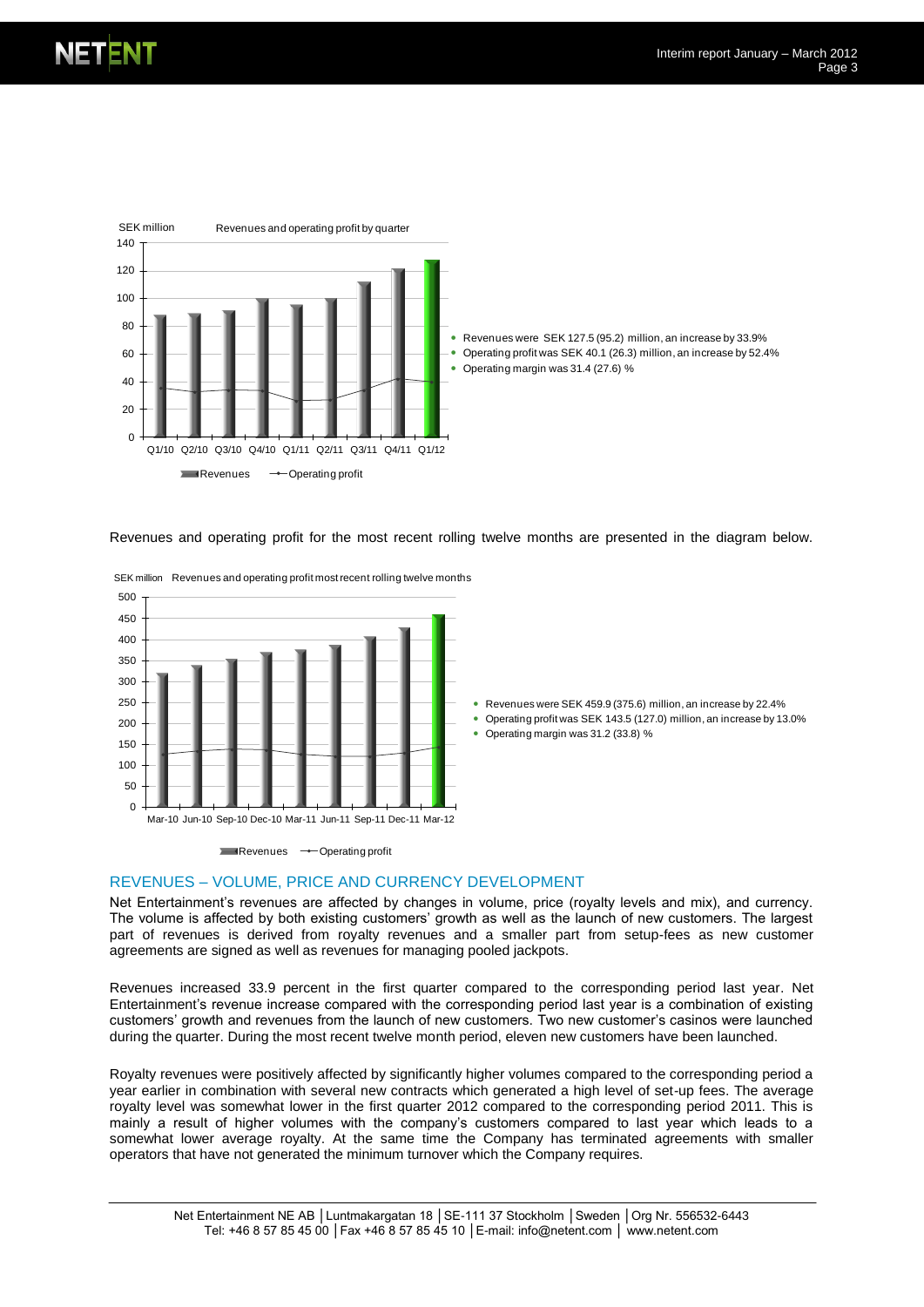Revenues are affected by the development of the Swedish currency in relation to other currencies. The majority of revenues are invoiced in Euros, but also in British pounds and US dollars. Revenues are reported in Euros and then translated into the Swedish Krona for the Group's reporting. During the first quarter 2012, the Swedish Krona was 0.2 percent stronger than the Euro compared to the previous period 2011 and 2.6 percent compared to previous quarter. In Euros, total revenues increased by 34.1 percent for the first quarter compared to the corresponding period last year. The revenue increase in the first quarter compared to the corresponding period the previous year is thus attributable to increased volumes from existing customers, set-up fees and the launch of new customers.

The number of game transactions continued to grow and amounted to 3.0 billion during the first quarter, which is an increase of 58 percent compared to previous year. The increase of the number of game transactions has primarily been within the slot games. Since the bet per transaction is lower for slots compared to other casino games the revenues do not follow a corresponding development as the number of game transactions.

#### **PROFITABILITY**

Operating profit for the first quarter increased by 52.4 percent to SEK 40.1 (26.3) million. Operating expenses have increased during the first quarter compared to previous year due to the Company's expansion and strengthening of the organization within areas such as sales, product management, development, and IT operations to meet increased demands from the market and authorities. The strengthening of the organization is enabled mostly through own personnel but also through external recourses in the form of outsourcing both within and outside Europe and subcontractors. During the first quarter operating profit was also affected by expenses related to the new offices in Gothenburg and Kiev. In addition, the regulation of the online market creates new requirements which affect costs, as do new product areas such as mobile games, Live Casino and platform development.

For the first quarter the operating margin was 31.4 percent compared to 27.6 percent the previous year.

The financial net amounted to SEK -1.4 (-0.8) million for the first quarter and consists of exchange rate effects on cash and cash equivalents, financial receivables and financial liabilities as well as the return on cash and cash equivalents. The volatility in the Swedish Krona has periodically led to effects on inter-company balances which are items included in the financial net.

The Group had an effective tax rate of 10.4 (10.3) percent in the first quarter. The effective tax rate is affected by in which country where the Group conducts operations where the profit is generated and can vary from one reporting period to the next.

### **CAPITAL INVESTMENTS**

The Group's expenditure for capitalized development projects as intangible assets amounted to SEK 26.4 (19.2) million during the first. Investments in property, plant, and equipment amounted to SEK 6.7 (5.2) million.

Investments in intangible assets consist of development of new games, technical adjustments in the platform such as new functionality, increased capacity and adjustments for requirements on regulated markets. Among larger development projects, the projects Live Casino, regulation of the Danish market, establishment on the UK market and the slot game Scarface are noticeable as an example. In addition, development of the mobile platform was initiated to be compatible with Android units.

Investments in property, plant, and equipment are primarily servers and other computer equipment. The investment pace is driven by both the increased transaction volume and the increased requirements for system availability.

#### **CASH AND CASH EQUIVALENTS, FINANCING AND FINANCIAL POSITION**

The Group's cash flow from operating activities for the first quarter amounted to SEK 43.5 (48.9) million. The decrease is attributable to a temporary increase in working capital where an increase in accounts receivable is the main reason. Another contributing factor to the decrease in cash flow compared to 2011 is tax paid which is approximately SEK 5 million higher compared to the same period last year as the corresponding tax was mainly paid during the fourth quarter 2010 instead of the first quarter 2011. excluding the changes in working capital and tax paid, cash flow improved by SEK 20.7 million compared to the first quarter 2011.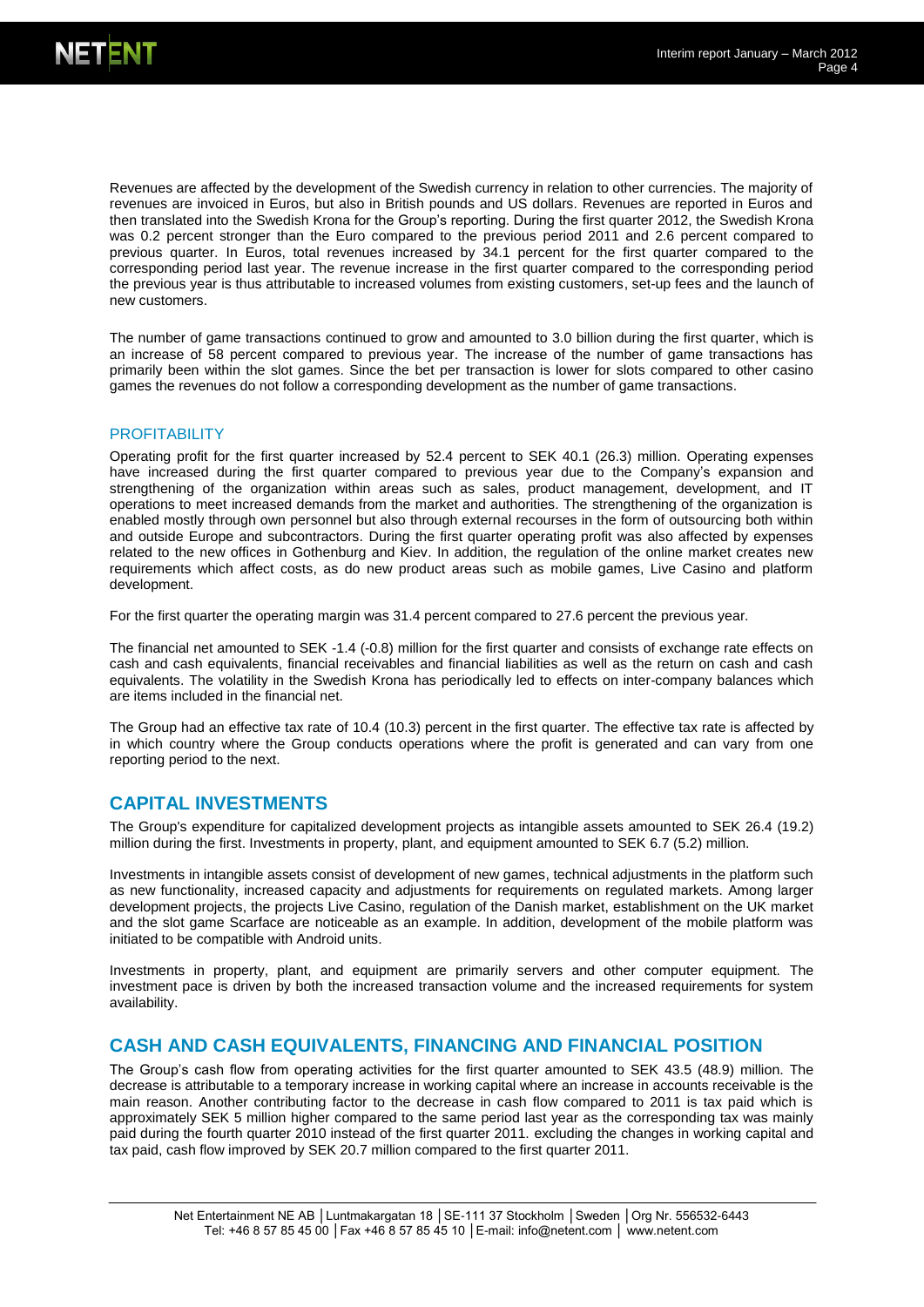Cash flow from investing activities amounted to SEK -33.2 (-24.3) million for the first quarter. Development of mobile games and Live Casino were some of the contributing factors to the increased investing activities. Cash flow from financing activities was SEK - (-), i.e. zero for the first quarter.

The Group's cash and cash equivalents amounted to SEK 84.9 (71.7) million on March 31. In addition, there are available credit lines of SEK 20 million that have not been used.

#### **MARKET**

The online gaming market has shown positive growth in recent years. The global gross gaming yield for online gaming, including all game segments, is estimated to amount to EUR 26.9 billion in 2012, an increase of 9.8 percent compared to year 2011. In coming years, Europe is expected to represent close to half of the global gross gaming yield, making it the single largest gaming market<sup>1</sup>.

Deregulation and reregulation of national gaming laws is taking place in many European countries. The development of national licensing systems is partly driven by rulings in the European Court of Justice which have given the member states a somewhat larger freedom to implement limitations regarding the offering of remote gaming cross borders. EU member states are now given increased opportunities to secure tax revenues provided the licensing systems create good competitive conditions that are formally open for all operators who meet certain requirements.

However, it is important to highlight that the European Court of Justice has through a number of rulings in September 2010 confirmed the principle that companies legally established within EU also have the right to offer and provide online gaming. Any restrictions imposed by a member state shall be continuous, systematic and coherent. National restrictions must always be proportionate to the purpose that justifies the restriction.

Net Entertainment closely monitors the development on all markets that are undergoing regulation. A selection of markets is stated below.

Italy was previously a regulated market, limited to sports and horse betting, tournament poker, skill games, and scratch tickets available online via licensed operators. In July a new legal framework took effect which also includes cash game poker, bingo and online casino games. The legislation for online casino games to end users is initially limited to table games. Net Entertainments ambition is to launch slots as soon as the Italian gaming authority allows it.

France adopted a legal framework in June 2010 where they grant licenses to online gaming operators who fulfill the local requirements. This allows private operators to offer betting on sporting events, horse racing, and poker on the Internet. The legal framework, that at the moment does not include casino, involves high taxation which makes it less attractive to private operators.

In January 2012 a new legislation took effect in Denmark where operators can now offer online games to the local market via a license. Companies who intend to operate on the local market must fulfill the gaming authorities requirements during the fourth quarter 2012. The legal framework includes sports and horse betting, online casino and poker. The casino games include blackjack, roulette, slots, baccarat and punto banco.

Spain has introduced a federal gaming legislation where the first licenses are expected to be awarded to operators who fulfill the gaming authority's requirements during May 2012.

In Germany, the 16 states are preparing a federal legal framework. Simultaneously the state Schleswig-Holstein has adopted a new legislation which has been approved by the EU-commission under which private operators are awarded licenses for betting and online casino.

In Sweden, discussions of a potential change in regulation regarding online gaming have been initiated. A new legal framework has not been presented however and it is uncertain if a new proposal for re-regulation will be presented before the election in 2014.

l

<sup>1</sup> H2 Gaming Capital, February 2012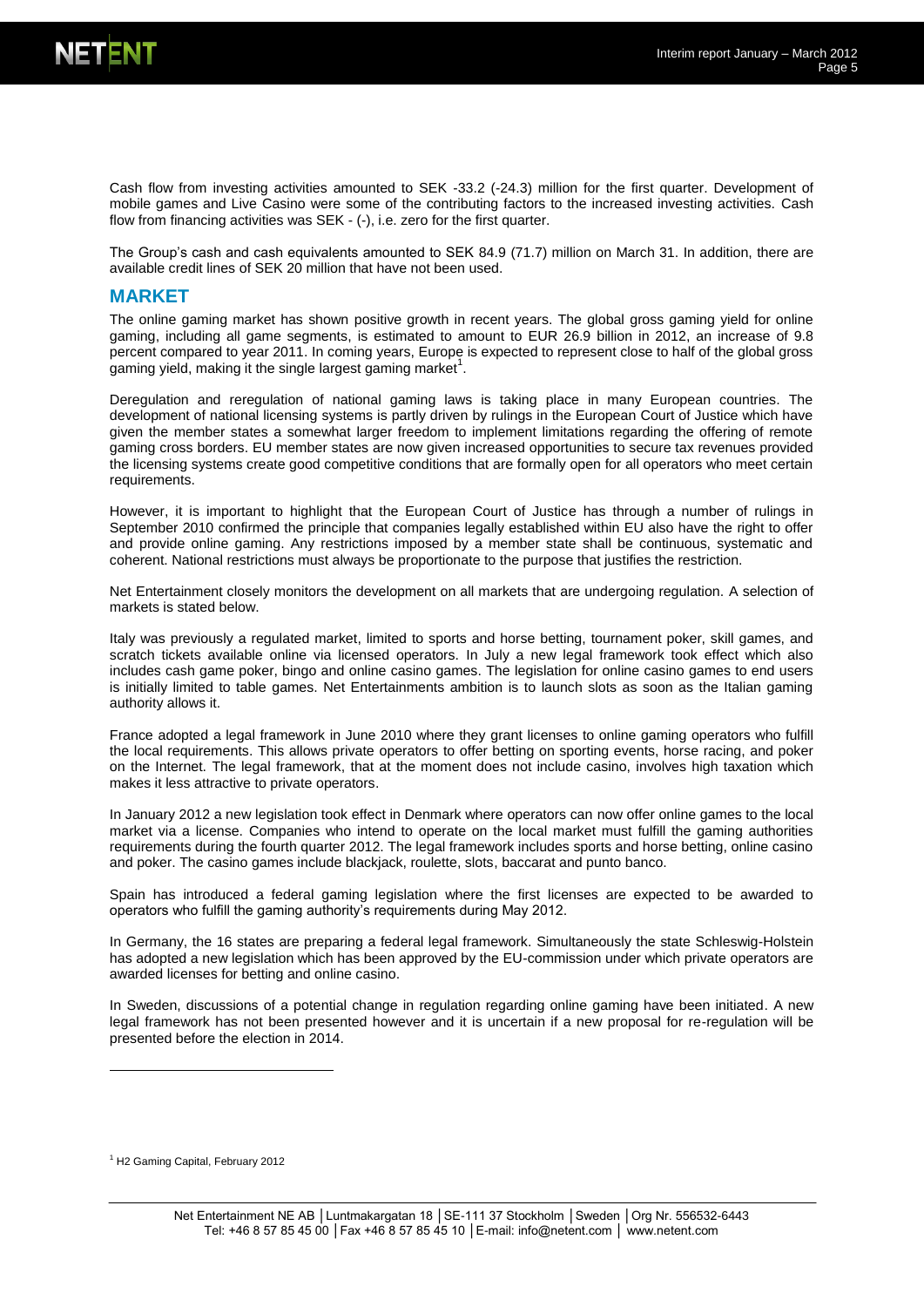

As of 1 April 2012 a new gaming authority has been formed, Kansspelautoriteit (KSA) in the Netherlands. The Netherlands is expected to re-regulate online gaming during 2012 with a possibility to award licenses to private operators during 2013.

Net Entertainment believes that the conditions for continued expansion are good. The key reason for this is that the Company can continue to gain market share by delivering a first-class products in combination with continued strong customer closeness. Good products and an effective product development secure the conditions for new deals. By extending the product portfolio, Net Entertainment can target a wider market and broaden its customer base.

Net Entertainment's customers are located in Europe, which is the largest geographical market for online gaming. The Company will continue to focus on the European market, but at the same time monitor new potential markets such as North America and Asia.

### **EVENTS AFTER THE END OF THE PERIOD**

No significant events to report have occurred after the end of the period.

### **ABOUT NET ENTERTAINMENT**

Net Entertainment is a world leading supplier of digitally distributed gaming systems used by some of the world's most successful online gaming operators. The Net Entertainment Casino™ is a complete gaming system comprising a full suite of high quality games and a powerful management platform. The games create the ultimate gaming experience for the player while the management platform enables Net Entertainment's customers, the operators, to optimize their business and profitability. Operators are provided a customized system solution that is easily integrated ensuring short time to market and a cost efficient operation. Revenues consist of royalties based on revenues generated by the Company's products and setup fees when new agreements are signed. Net Entertainment is a pure development Company and thus does not conduct any gaming operations of its own. The Company's brand is internationally recognized and associated with innovation, service, and quality.

Technical development and operations are managed at the Group's Parent Company in Stockholm and product management, sales, customer support and marketing are managed from the Malta office. The Company also has an office in Gibraltar and an IT-operations site in Alderney. Development is also carried out in Gothenburg, India and the Ukraine.

The parent company is listed on NASDAQ OMX Stockholm (NET-B.ST)

### **BUSINESS MODEL AND OBJECTIVES**

Net Entertainment's business model is to provide gaming operators with leading edge solutions, enabling them to offer the ultimate entertainment experience. This will enable them to profitably grow their business faster than the competition. By doing so, Net Entertainment shall generate sustainable profit and growth for its shareholders.

The gaming operators pay a monthly license fee calculated as a percentage of the gross gaming yield generated by the casino. It is therefore in the interest of both the operator and Net Entertainment to increase the operator's gaming revenues. Through the launch of new and unique games with high entertainment value and different kinds of bonus and loyalty schemas, players are stimulated to stay on the operator's site.

The European market for online gaming is expected to maintain good growth and Net Entertainment's objective is to grow faster than the market.

### **PERSONNEL AND ORGANIZATION**

At the end of the period, the number of employees amounted to 243 versus 206 people one year ago. Including external recourses such as dedicated persons with contract suppliers and subcontractors, Net Entertainment employed 352 (310) persons.

During the first quarter, Per Eriksson started as the new President and CEO of Net Entertainment. Per most recently served as CEO at Dustin Group AB. Prior to that, Per has had a long career within Dell, where he left as Head of Dell EMC, EMEA (Europe, Middle East and Africa).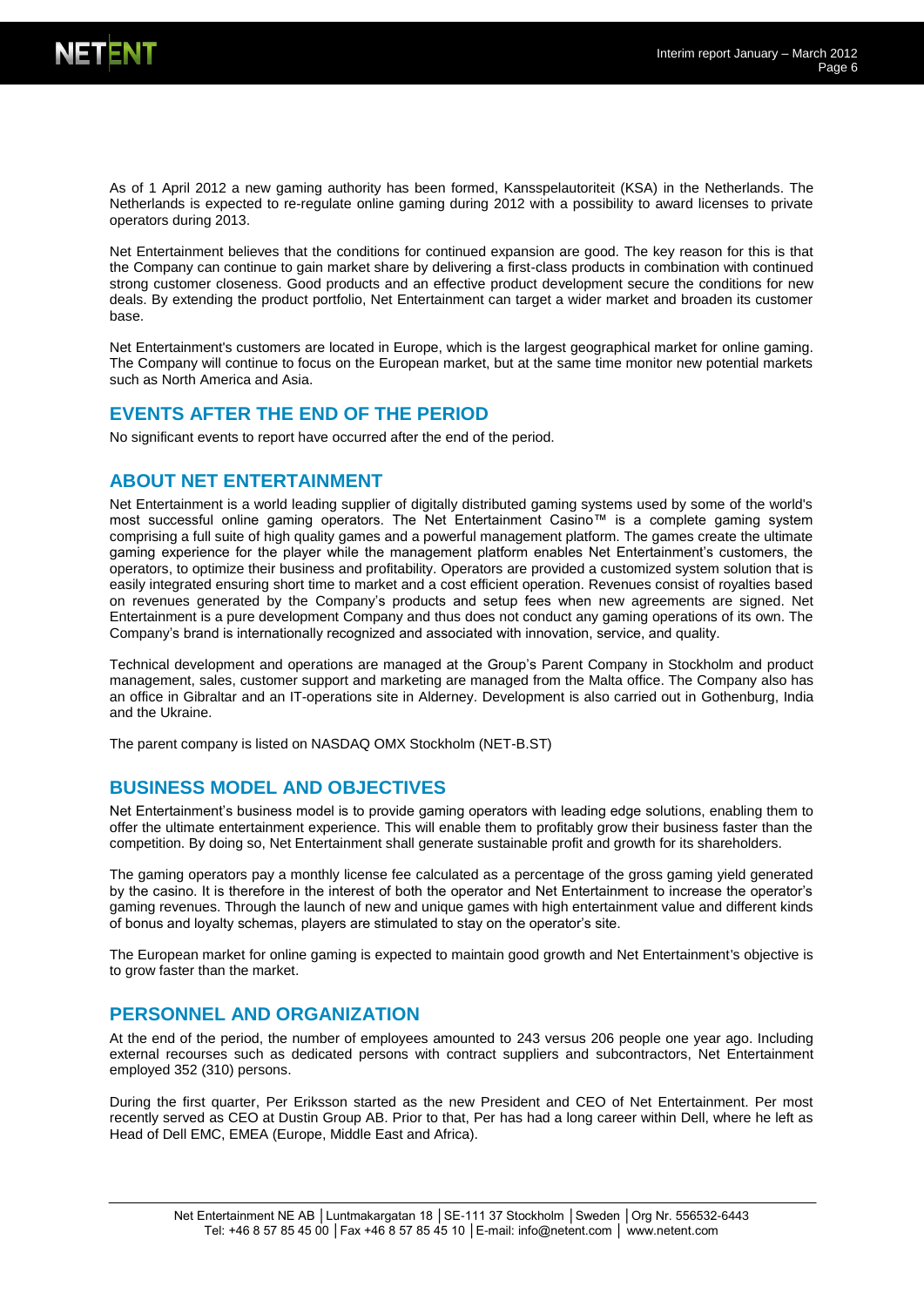### **INCENTIVE PROGRAM**

#### PROGRAM 2012-2015

The Annual General Meeting on April 18, 2012 resolved to introduce a long-term incentive program intended for senior management and key employees within Net Entertainment. The resolution entailed the issue of a maximum of 350,000 share option rights to personnel with permanent employment within Net Entertainment to subscribe for an equal amount of shares in Net Entertainment NE AB.

The share option rights will be issued at market value according to a valuation carried out by Ernst & Young. The strike price for the shares shall amount to 130 percent of the average closing price for the B-share on Nasdaq OMX Stockholm during the period 11 – 25 May 2012, however a subscription price not lower than the B-share's quotient value. Subscription of shares can be made during the period August 1 to October 1, 2015.

To stimulate participation in the program the board has resolved to offer a loyalty compensation which will be paid one month prior to maturity of the options to participants who are still employed at the date of payment and have not resigned and meet certain other conditions. The compensation can amount to a maximum of 50 percent of paid premium.

#### PROGRAM 2011-2014

The Annual General Meeting in April 2011 resolved to introduce a long-term incentive program intended for senior management and key employees within Net Entertainment. At the end of the quarter, the total outstanding share option rights amounted to 353,100 corresponding to the same number of shares. The strike price for the shares is determined to SEK 70.20 and subscription of shares can be made during the period August 1 to October 1, 2014. In the case of full subscription of these share option rights the parent company's equity will increase by SEK 24.8 million. Further information about this program can be viewed in the annual report 2011.

#### PROGRAM 2009-2012

The Annual General Meeting in April 2009 resolved to introduce a long-term incentive program intended for management and key employees within Net Entertainment. At the end of the quarter, the total outstanding share option rights amounted to 586,225 corresponding to the same number of shares. The strike price for the shares is determined to SEK 71.70 and subscription of shares can be made during the period May 15 to July 15, 2012. In the case of full subscription of these share option rights the parent company's equity will increase by SEK 42.0 million. Further information about this program can be viewed in the annual report 2011.

### **PARENT COMPANY**

The parent company's revenues for the first quarter amounted to SEK 90.3 (74.9) million. Operating profit amounted to SEK 8.3 (6.8). The operating margin was 9.2 (9.0) percent for the first quarter. Currency effects on inter-company transactions are included in financial items. Profit after tax was SEK 5.0 (4.4) million for the first quarter.

Revenues in the parent company come from services provided to subsidiaries. No development costs are capitalized in the parent company as projects are ordered and owned by subsidiaries in Malta. Some parts of the technologies are still owned by the parent company and generate inter-company royalty revenues.

Cash and cash equivalents in the parent company at the end of the period amounted to SEK 38.3 (39.5) million.

Investments in property, plant and equipment amounted to SEK 3.8 (1.8) million for the period January-March 2012.

### **ACCOUNTING POLICIES**

Net Entertainment prepares its financial statements in accordance with the International Financial Reporting Standards (IFRS) as approved by the European Union. The Goup's interim report has been prepared in accordance with IAS 34, Interim Financial Reporting. The parent company uses the same accounting principles as the Group, with the addition of the Swedish Financial Reporting Board's recommendation RFR 2, Accounting for Legal Entities. The same accounting and valuation principles have been applied as in the 2011 annual report. For further information on the principles, please refer to the annual report on [www.netent.com.](http://www.netent.com/)

Amounts are expressed in SEK (thousands of Swedish Kronor) unless otherwise indicated. Amounts or figures in parentheses indicate comparative figures for the corresponding period last year.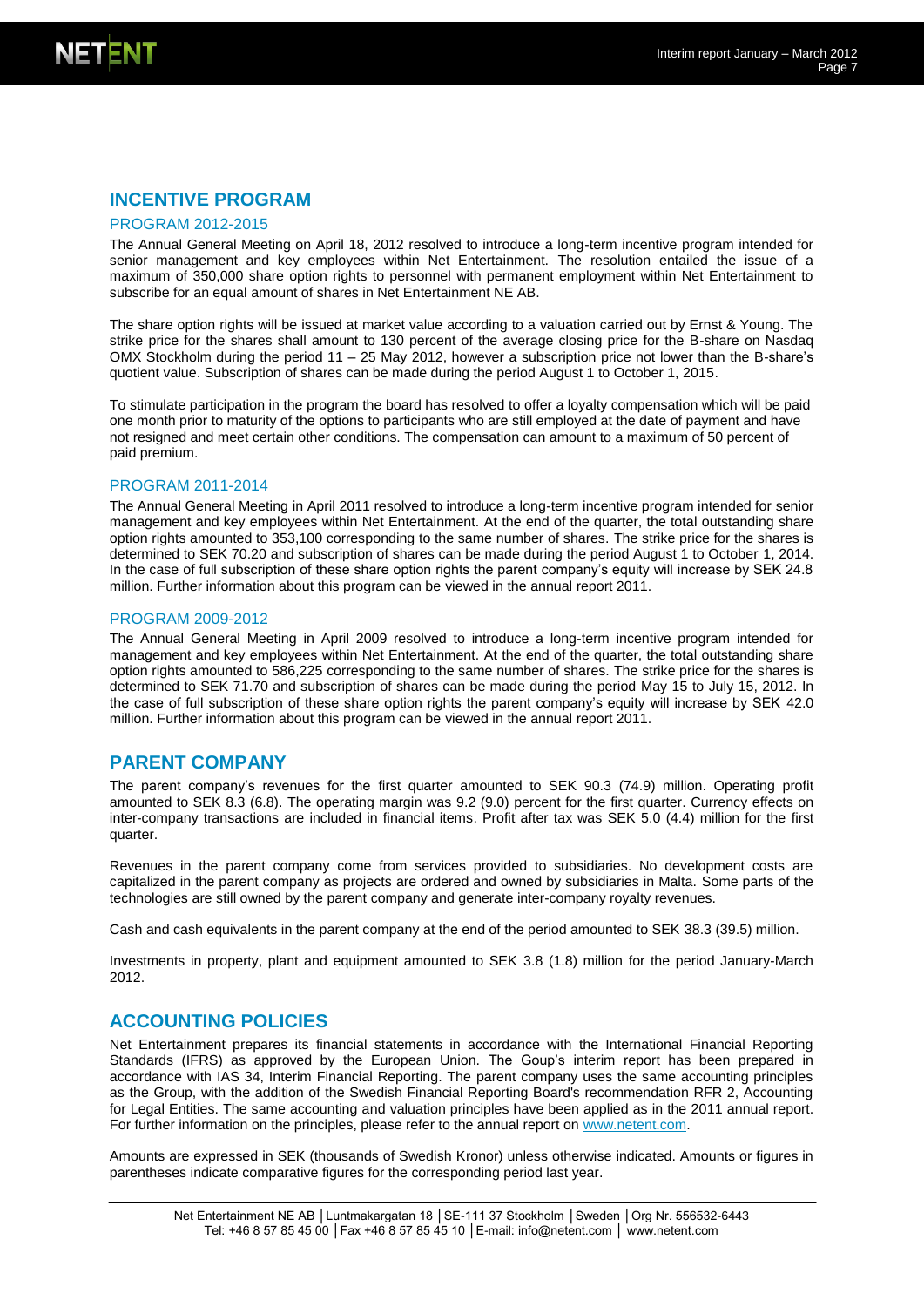

### **RISKS AND UNCERTAINTIES**

Net Entertainment's operations are exposed to certain risks that could have a varying impact on earnings or financial position. These can be divided into industry, operational, and financial risks. The management's general view of the risks that may affect operations has not changed significantly compared with the description given in the most recently published annual report. The description below is a summary. For a detailed description of the risk profile, see Net Entertainment's 2011 Annual Report, pages 31-34 and page 63-64.

#### INDUSTRY AND OPERATIONAL RISKS

As specific industry-related operational risks it is noted that since gaming is regulated by law on most national markets, Net Entertainment, as supplier of casino games, and its customers are dependent on the legal situation of the gaming industry, and can be significantly affected by political decisions and legislative changes. Net Entertainment has a Class 4 license on Malta, which enables the delivery of systems and certain associated services to the Company's customers. The Company also has a category 2 license on Alderney. It is crucial that these licenses are maintained and extended. An extended license for another five years was obtained in November 2010 for the Malta license and the Alderney license is valid until further notice.

Other operational risks include the Group's dependency on access to qualified employees, maintaining larger customer contracts, and protecting internally developed products, intellectual property, and contracts. Like all Internet-based services, the system can suffer from operational interruptions. These can be caused by many different reasons, and may be either within or outside of Net Entertainment's control. In case of operational interruptions, the Company's product is entirely or partially unavailable for the end user, which affects the gaming operator's income and thus the license income for Net Entertainment.

The Group's competitors and general market fluctuations naturally also affect the Company's situation. With Net Entertainment's success the Company has at various times been sued for alleged infringement of intangible rights. Although the Company has not lost in any such allegation there could be a risk for a negative effect in the future in the case a court would rule to the Company's disadvantage. Each case involves costs in varying extent for legal advisors.

#### FINANCIAL RISKS AND TAXES

The Group's results are exposed to changes in exchange rates as the majority of the revenues are in Euro, and most costs are in the Swedish Krona. The Group's revenues in Euro are also affected indirectly by the end customer's (the players) currency which can be different from the billing currency. Profit and equity are also affected by changes in exchange rates when foreign subsidiaries' earnings, assets and liabilities are translated to SEK. The Group does not hedge its net exposure to currency fluctuations.

The Group's tax expense is affected by in which country where the Group conducts operations where the profit is generated and tax laws in each respective country. Extensive assessments are required in order to establish the provisions for income tax. There are many transactions and calculations where the final tax is uncertain at the time when the transactions and calculations are taking place. The Company has with legal experts assessed how tax rules affect the business to ensure a correct tax situation. This also applies to indirect taxes. The Company reports and pays the tax authorities the tax amounts the Company and its legal experts deem are correct. However, these amounts may be insufficient if tax authorities make more restrictive interpretations of tax regulations than the Company has done and deems as correct.

#### **REDEMPTION OF SHARES AND TRANSFER TO SHAREHOLDERS**

On April 18, 2012 the Annual General Meeting decided to approve the Board's proposal for share split and automatic redemption procedure, involving a cash transfer to shareholders of SEK 2.00 per share. In accordance with the Annual General Meeting's authorization, the Board decided on the subsequent board meeting to set the record date for share split of the Company's shares to April 26, 2012 and the record date for withdrawal of the redemption shares to May 18, 2012. According to the timetable for the redemption procedure trading in redemption shares will be possible between April 30 and May 14. Furthermore, cash will be transferred to the holders of redemption shares on May 23 through Euroclear.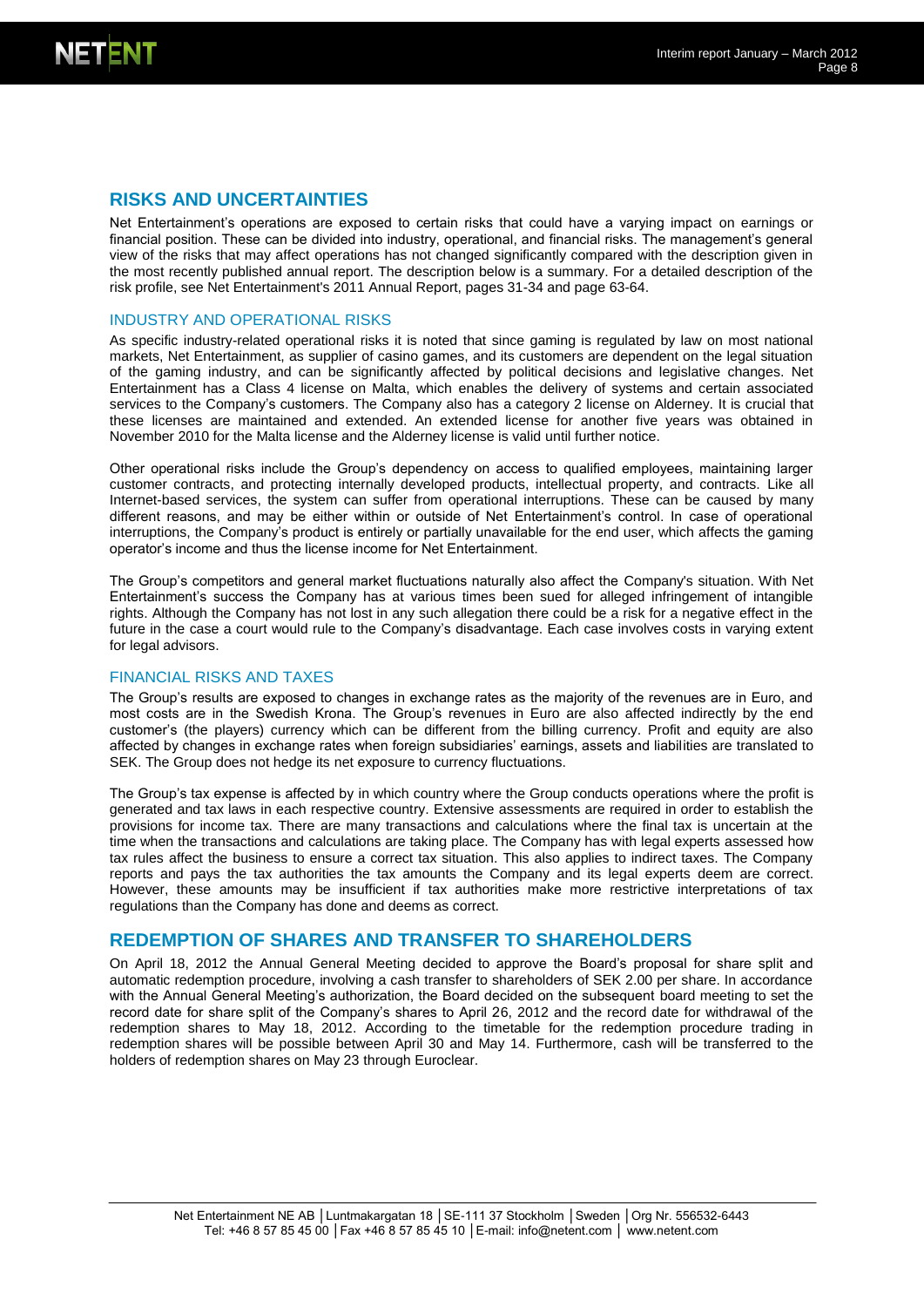

### **PRESENTATION OF INTERIM REPORT**

On Thursday, April 26 at 9.00 the report will be presented by CEO Per Eriksson at the Company's office at Luntmakargatan 18 in Stockholm. The presentation can be followed live via webcast on Net Entertainment's websit[e www.netent.com.](http://www.netent.com/)

### **FINANCIAL INFORMATION**

Net Entertainment intends to distribute financial reports on the dates below.

Interim report January-June 2012<br>
Interim report January-September 2012<br>
Cotober 25, 2012 Interim report January-September 2012 Earnings report and report for the fourth quarter 2012 February 7, 2013

Financial reports, press releases, and other information are available from the date of publication on Net Entertainment's websit[e www.netent.com.](http://www.netent.com/) 

The Board of Directors and the CEO certify that the earnings report gives a true and fair view of the operations, position, and results of the Group and parent company and describes principal risks and uncertainties facing the Company and Group companies.

Stockholm April 25, 2012

| Vigo Carlund<br>Chairman of the Board of<br><b>Directors</b>                                                            | <b>Fredrik Erbing</b> | Mikael Gottschlich                                                             | Peter Hamberg |
|-------------------------------------------------------------------------------------------------------------------------|-----------------------|--------------------------------------------------------------------------------|---------------|
| Michael Knutsson                                                                                                        | Pontus Lindwall       | Maria Redin                                                                    |               |
| Per Eriksson<br>President and CEO                                                                                       |                       |                                                                                |               |
| Questions may be directed to:<br>Per Eriksson<br>President and CEO<br>Phone: +46 8 5785 4500<br>per.eriksson@netent.com |                       | Maria Hedengren<br>CFO<br>Phone: +46 8 5785 4500<br>maria.hedengren@netent.com |               |

#### **LEGAL DISCLAIMER**

Certain statements in this report are forward-looking and the actual outcomes may be materially different. In addition to the factors discussed, other factors could have an impact on actual outcomes. Such factors include developments for customers, competitors, the impact of economic and market conditions, national and international legislation and regulations, fiscal regulations, the effectiveness of copyright for computer systems, technological developments, fluctuations in exchange rates and interest rates and political risks.

#### **PUBLICATION**

The information in this earnings report is such information that Net Entertainment NE AB (publ) is required to publicly disclose under the Securities Market Act and/or Financial Instruments Trading Act. The information was submitted for publication on April 26, 2012 at 7.30 am.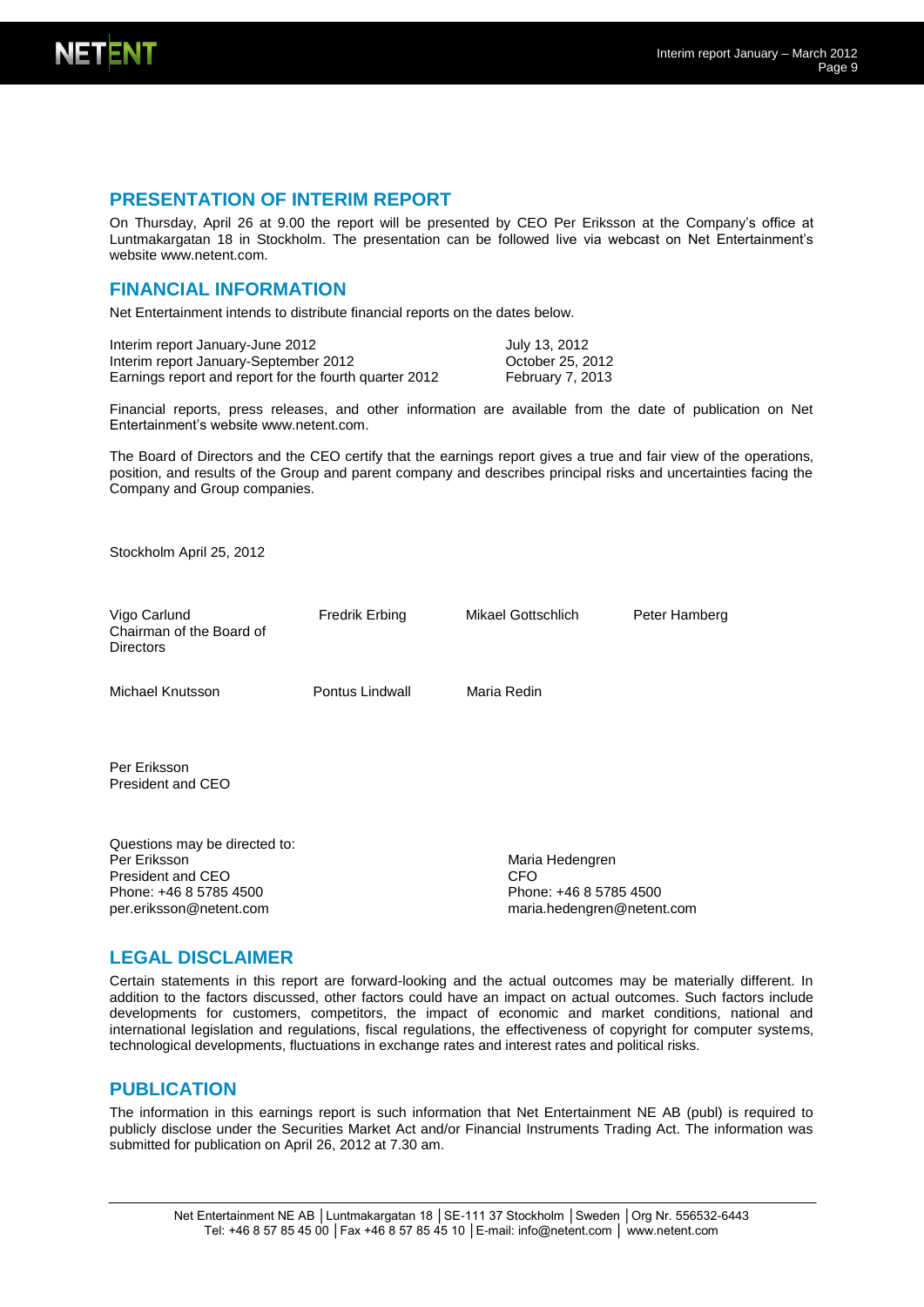### **CONDENSED CONSOLIDATED INCOME STATEMENTS AND STATEMENTS OF TOTAL INCOME FOR THE GROUP**

| <b>INCOME STATEMENTS</b>                                                   | Jan-Mar<br>2012 | Jan-Mar<br>2011 | Jan-Dec<br>2011 |
|----------------------------------------------------------------------------|-----------------|-----------------|-----------------|
| Revenues                                                                   | 127,150         | 95,012          | 426,838         |
| Other revenues                                                             | 324             | 224             | 780             |
| <b>Total operating revenues</b>                                            | 127,474         | 95,236          | 427,618         |
| Personnel expenses                                                         | $-37,232$       | $-33,082$       | $-146,547$      |
| Depreciation and amortization                                              | $-16,639$       | $-8,975$        | $-45,823$       |
| Other operating expenses                                                   | $-33,537$       | $-26,889$       | $-105,535$      |
| <b>Total operating expenses</b>                                            | $-87,408$       | $-68,946$       | $-297,905$      |
| <b>Operating profit</b>                                                    | 40,066          | 26,290          | 129,713         |
| <b>Financial items</b>                                                     | $-1,410$        | $-768$          | $-719$          |
| Profit before tax                                                          | 38,656          | 25,522          | 128,994         |
| Tax on the period's profit                                                 | $-4,020$        | $-2,634$        | $-13,380$       |
| Profit for the period                                                      | 34,636          | 22,888          | 115,614         |
| Earnings per share before dilution (SEK)                                   | 0.88            | 0.58            | 2.92            |
| Earnings per share after dilution (SEK)                                    | 0.88            | 0.58            | 2.92            |
| Average number of shares                                                   |                 |                 |                 |
| - before dilution                                                          | 39,553,716      | 39,553,716      | 39,553,716      |
| - after dilution                                                           | 39,553,716      | 39,553,716      | 39,553,716      |
| Operating margin                                                           | 31.4%           | 27.6%           | 30.3%           |
| Effective tax rate                                                         | 10.4%           | 10.3%           | 10.4%           |
| Profit for the period attributable to parent                               |                 |                 |                 |
| company shareholders                                                       | 34,636          | 22,888          | 115,614         |
| <b>STATEMENTS OF TOTAL INCOME</b>                                          |                 |                 |                 |
| Profit for the period                                                      | 34,636          | 22,888          | 115,614         |
| Other total income                                                         |                 |                 |                 |
| Exchange differences arising from the<br>translation of foreign operations | -694            | $-528$          | $-911$          |
| Sum of other total income for the period.<br>net after tax                 | -694            | $-528$          | $-911$          |
| Total income for the period                                                | 33,942          | 22,360          | 114,703         |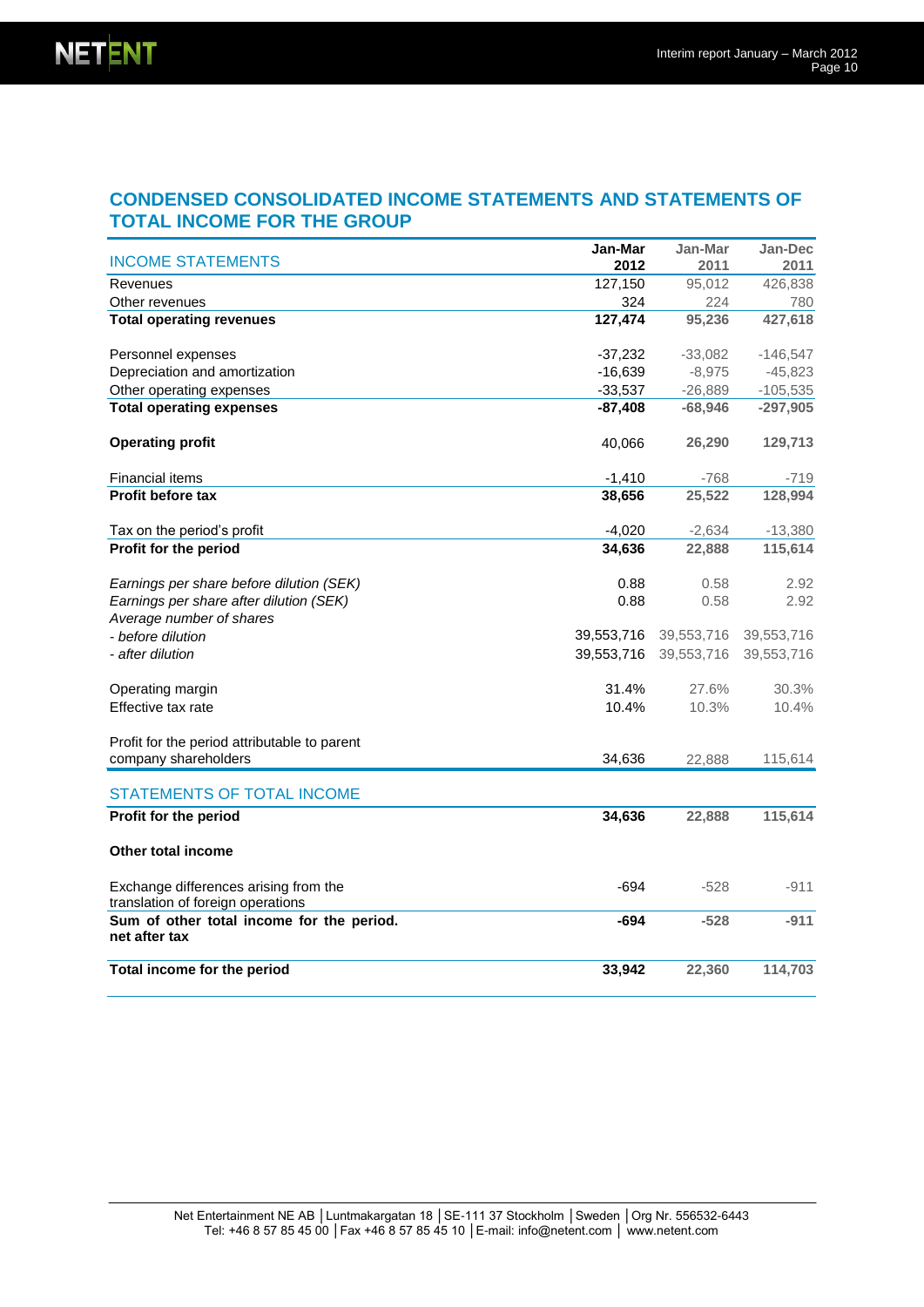### **CONDENSED CONSOLIDATED BALANCE SHEETS**

| <b>ASSETS</b>                         | 2012-03-31 | 2011-03-31 | 2011-12-31 |
|---------------------------------------|------------|------------|------------|
| Intangible assets                     | 146.718    | 100.111    | 133,142    |
| Property, plant, and equipment        | 51.498     | 46,070     | 50.412     |
| <b>Total non-current assets</b>       | 198,216    | 146.181    | 183,554    |
| Accounts receivable                   | 10,673     | 1.574      | 3.680      |
| Prepaid expenses and accrued revenues | 55.874     | 45,018     | 54.788     |
| Other receivables                     | 19.410     | 29,318     | 38,473     |
| Funds held on behalf of licensees     | 36.441     | 26.175     | 87,689     |
| Cash and cash equivalents             | 84.885     | 71.717     | 74,234     |
| <b>Total current assets</b>           | 207.283    | 173,802    | 258,864    |
| <b>TOTAL ASSETS</b>                   | 405.499    | 319,983    | 442,418    |

| <b>EQUITY AND LIABILITIES</b>                     | 2012-03-31 | 2011-03-31 | 2011-12-31 |
|---------------------------------------------------|------------|------------|------------|
| Share capital                                     | 1.191      | 1.191      | 1.191      |
| Other capital contributed                         | 40.904     | 38,362     | 40,904     |
| Reserves                                          | $-8.163$   | $-7.086$   | $-7,469$   |
| Retained earnings including profit for the period | 237,993    | 189,738    | 203,357    |
| <b>Total equity</b>                               | 271,925    | 222.205    | 237,983    |
| Accounts payable                                  | 30.201     | 21,982     | 33,498     |
| Current tax liabilities                           | 12.605     | 10.146     | 18,512     |
| Other liabilities                                 | 52.430     | 32.119     | 118.710    |
| Accrued expenses and prepaid revenues             | 38,338     | 33.531     | 33,715     |
| <b>Total current liabilities</b>                  | 133,574    | 97.778     | 204.435    |
| <b>TOTAL EQUITY AND LIABILITIES</b>               | 405.499    | 319.983    | 442.418    |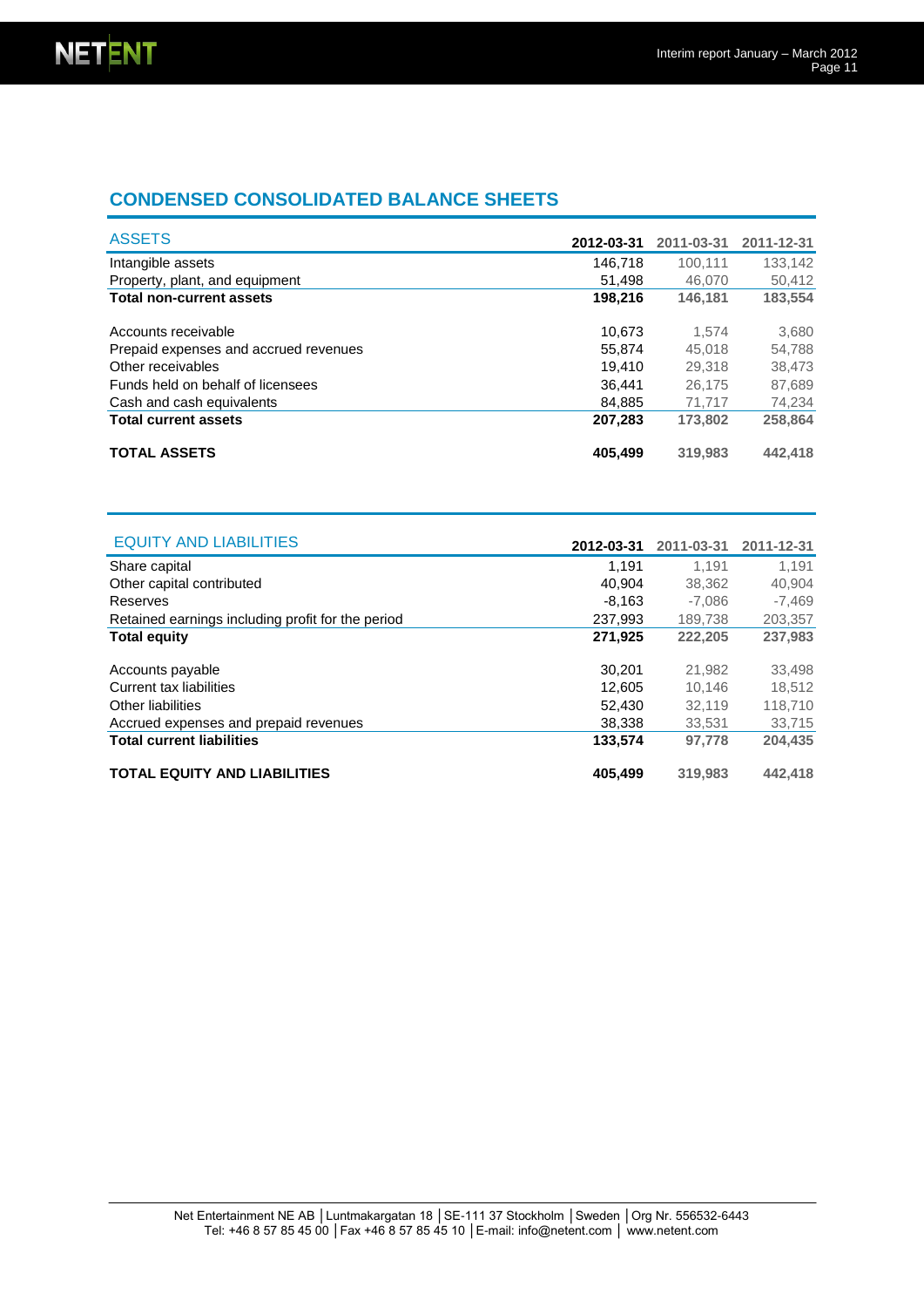### **CONDENSED CONSOLIDATED CASH FLOW STATEMENTS**

|                                                                           | Jan-Mar<br>2012 | Jan-Mar<br>2011 | Jan-Dec<br>2011 |  |
|---------------------------------------------------------------------------|-----------------|-----------------|-----------------|--|
| Operating profit                                                          | 40,066          | 26,290          | 129,713         |  |
| Adjustment for items not included in cash flows:                          |                 |                 |                 |  |
| Depreciation and amortization                                             | 16,639          | 8,975           | 45,823          |  |
| Other                                                                     | $-1,240$        | $-865$          | $-430$          |  |
| Interest received                                                         |                 | 156             | 420             |  |
| Interest paid                                                             | $-170$          |                 | $-166$          |  |
| Tax paid                                                                  | $-9,087$        | $-3,751$        | $-6,060$        |  |
| Cash flows from operating activities before<br>changes in working capital | 46,208          | 30,805          | 169,300         |  |
| Changes in working capital                                                | $-2,722$        | 18,128          | 33,951          |  |
| Cash flows from operating activities                                      | 43,486          | 48,933          | 203,251         |  |
| Capitalized intangible assets                                             | $-26,421$       | $-19,157$       | $-77,539$       |  |
| Acquisition of property, plant, and equipment                             | $-6,744$        | $-5,152$        | $-21,505$       |  |
| Cash flows from investing activities                                      | $-33,165$       | $-24,309$       | $-99,044$       |  |
| Transfer to shareholders                                                  |                 |                 | $-79,107$       |  |
| Received premium for share option rights                                  |                 |                 | 2,542           |  |
| Cash flows from financing activities                                      |                 |                 | $-76.565$       |  |
| Cash flow for the period                                                  | 10,321          | 24,624          | 27,642          |  |
| Cash and cash equivalents at beginning of<br>period                       | 74,234          | 47,034          | 47,034          |  |
| Exchange rate differences in cash and cash<br>equivalents                 | 330             | 59              | $-442$          |  |
| Cash and cash equivalents at end of period                                | 84.885          | 71,717          | 74,234          |  |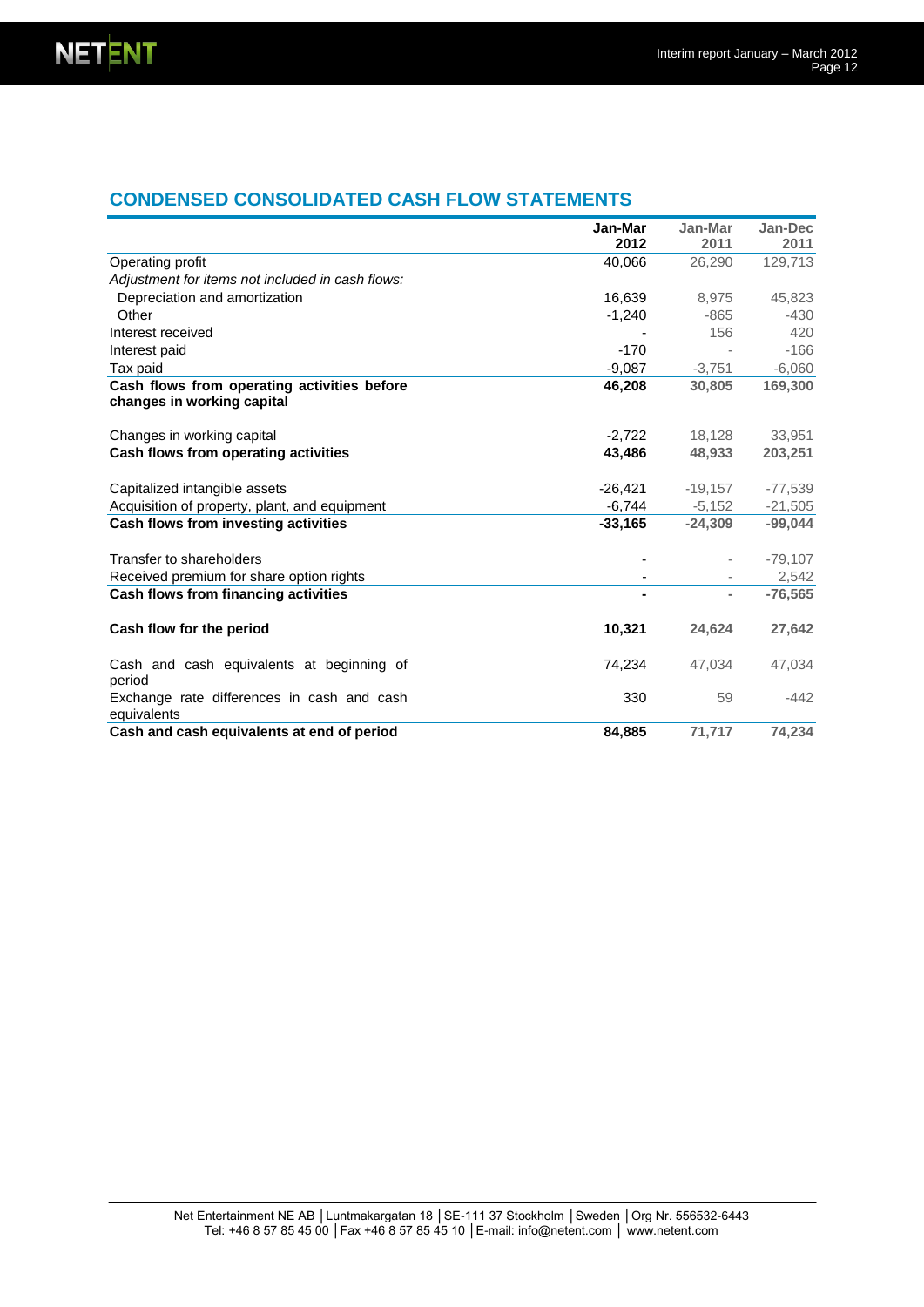### **CONDENSED CONSOLIDATED CHANGES IN EQUITY**

|                                          |         | Other       |          |           |           |
|------------------------------------------|---------|-------------|----------|-----------|-----------|
|                                          | Share   | capital     |          | Retained  | Total     |
| 2011                                     | capital | contributed | Reserves | earnings  | equity    |
| Opening equity 2011-01-01                | 1.191   | 38,362      | $-6,558$ | 166,850   | 199.845   |
| Total income for the period Jan-Mar      |         |             | $-528$   | 22.888    | 22,360    |
| Closing equity 2011-03-31                | 1,191   | 38,362      | $-7,086$ | 189,738   | 222,205   |
| Transfer to shareholders                 |         |             |          | $-79,107$ | $-79,107$ |
| Premium received for share option rights |         | 2,542       |          |           | 2,542     |
| Total income for the period Apr-Jun      |         |             | 2,959    | 25.137    | 28,096    |
| Closing equity 2011-06-30                | 1,191   | 40,904      | $-4,127$ | 135,768   | 173,736   |
| Total income for the period Jul-Sep      |         |             | 2,295    | 30.953    | 33,248    |
| Closing equity 2011-09-30                | 1,191   | 40,904      | $-1,832$ | 166.722   | 206.985   |
| Total income for the period Oct-Dec      |         |             | $-5,637$ | 36.636    | 30,999    |
| Closing equity 2011-12-31                | 1,191   | 40.904      | $-7,469$ | 203,357   | 237,983   |

| 2012                                | Share<br>Capital         | Other<br>capital<br>contributed | Reserves | Retained<br>earnings | Total<br>equity |
|-------------------------------------|--------------------------|---------------------------------|----------|----------------------|-----------------|
| Opening equity 2012-01-01           | 1.191                    | 40.904                          | -7.469   | 203.357              | 237.983         |
| Total income for the period Jan-Mar | $\overline{\phantom{0}}$ | $\blacksquare$                  | -694     | 34.636               | 33.942          |
| Closing equity 2012-03-31           | 1.191                    | 40.904                          | $-8.163$ | 237.993              | 271.925         |

There is no minority interest in the Group. All equity is therefore attributed to parent company shareholders.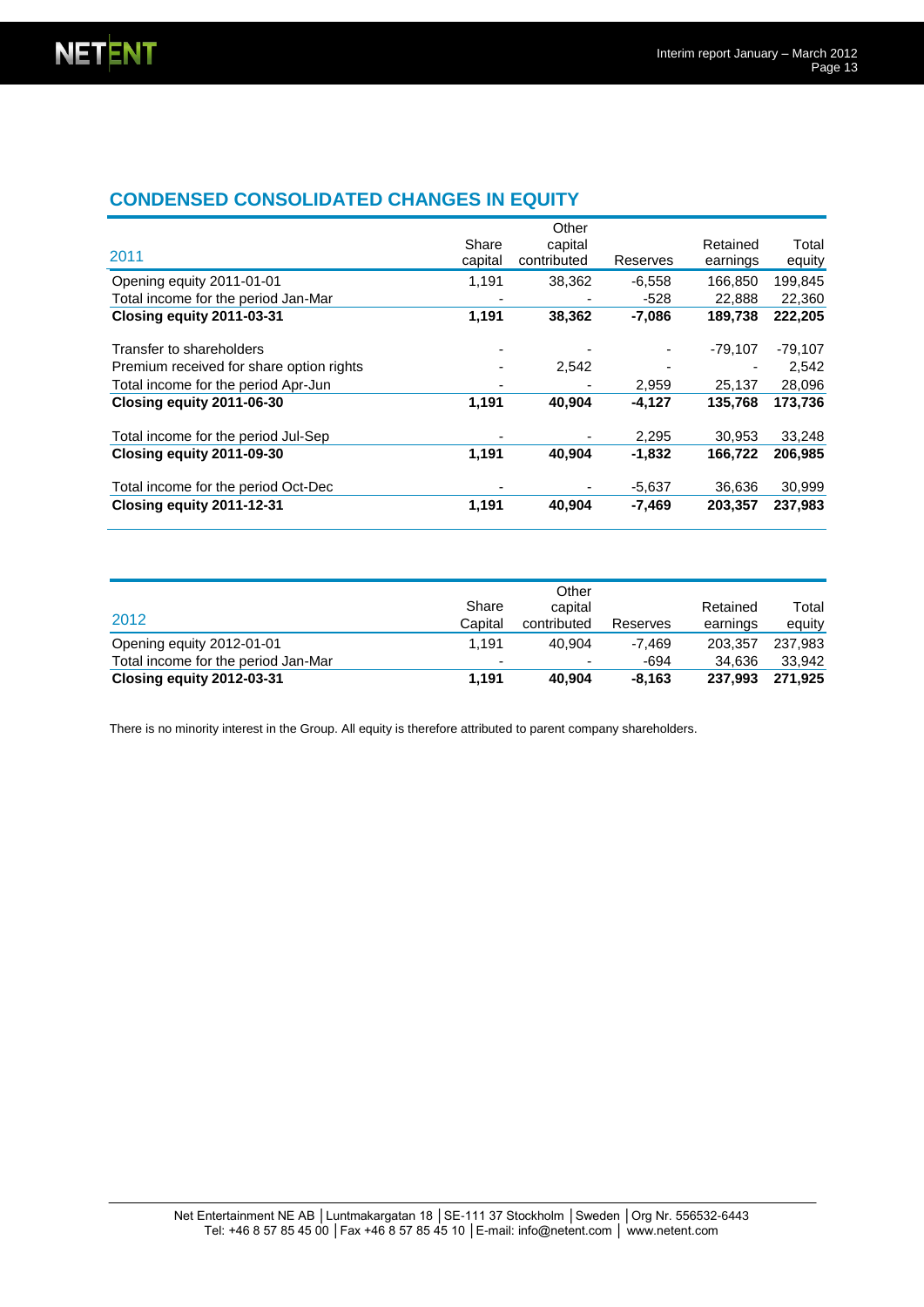### **CONSOLIDATED KEY DATA AND FIGURES**

|                                                                  | Jan-Mar    | Jan-Mar    | Jan-Dec    |
|------------------------------------------------------------------|------------|------------|------------|
|                                                                  | 2012       | 2011       | 2011       |
| Operating revenues (SEK thousands)                               | 127,474    | 95,236     | 427,618    |
| Operating euro based revenues (EUR thousands)                    | 14,313     | 10,718     | 47,281     |
| Operating margin (percent)                                       | 31.4       | 27.6       | 30.3       |
| Profit margin (percent)                                          | 30.3       | 26.8       | 30.2       |
| EBITDA margin (percent)                                          | 44.5       | 37.0       | 41.0       |
| Return on shareholders' equity (percent)                         | 13.6       | 10.8       | 52.8       |
| Equity/assets ratio (percent)                                    | 67.1       | 69.4       | 53.8       |
| Quick ratio (percent)                                            | 155.2      | 177.8      | 126.6      |
| Net interest-bearing liabilities (SEK thousands) <sup>1</sup>    | -84,885    | $-71,717$  | $-74,234$  |
| Net debt/equity ratio (multiple)                                 | $-0.3$     | $-0.3$     | $-0.3$     |
| Average number of employees                                      | 239        | 200        | 220        |
| Employees at period's end                                        | 243        | 206        | 231        |
| Employees and external resources at period's end                 | 352        | 310        | 324        |
| Earnings per share before and after dilution                     | 0.88       | 0.58       | 2.92       |
| Equity per share (SEK)                                           | 6.87       | 5.62       | 6.02       |
| Average number of outstanding shares before dilution             | 39,553,716 | 39,553,716 | 39,553,716 |
| Average number of outstanding shares after dilution              | 39,553,716 | 39,553,716 | 39,553,716 |
| Number of outstanding shares at the period's end before dilution | 39,553,716 | 39,553,716 | 39,553,716 |
| Number of outstanding shares at the period's end after dilution  | 39,553,716 | 39,553,716 | 39,553,716 |

<sup>1</sup> A negative figure means that the Group has a net cash position (positive cash flow and no interest-bearing liabilities)

## **CONSOLIDATED KEY DATA AND FIGURES BY QUARTER**

|                                                   | 2012   |        |        |                | 2011   |        |        |                | 2010   |
|---------------------------------------------------|--------|--------|--------|----------------|--------|--------|--------|----------------|--------|
|                                                   | Q1     | Q4     | Q3     | Q <sub>2</sub> | Q1     | Q4     | Q3     | Q <sub>2</sub> | Q1     |
| Operating revenues (SEK millions)                 | 127.4  | 121.1  | 111.4  | 99.9           | 95.2   | 99.6   | 91.6   | 89.2           | 87.9   |
| Operating eurobased revenues (EUR millions)       | 14.3   | 13.3   | 12.2   | 11.1           | 10.7   | 10.8   | 9.8    | 9.2            | 8.8    |
| Operating profit (SEK million)                    | 40.1   | 42.2   | 34.0   | 27.2           | 26.3   | 33.8   | 34.1   | 32.8           | 35.7   |
| Operating margin (percent)                        | 31.4   | 34.9   | 30.5   | 27.2           | 27.6   | 33.9   | 37.2   | 36.8           | 40.7   |
| EBITDA-margin (percent)                           | 44.5   | 46.9   | 41.6   | 37.2           | 37.0   | 43.2   | 45.9   | 45.3           | 47.7   |
| Growth total revenue in SEK vs prior yr (percent) | 33.9   | 21.6   | 21.7   | 12.0           | 8.3    | 16.6   | 20.8   | 27.2           | 28.0   |
| Growth eurobased revenue vs prior yr (percent)    | 32.7   | 23.1   | 24.1   | 19.9           | 21.3   | 31.7   | 35.1   | 42.3           | 41.0   |
| Growth in SEK vs previous quarter (percent)       | 5.3    | 8.7    | 11.6   | 4.8            | $-4.4$ | 8.8    | 2.7    | 1.4            | 3.0    |
|                                                   |        |        |        |                |        |        |        |                |        |
| Growth in EUR vs previous quarter (percent)       | 7.6    | 9.3    | 9.8    | 3.4            | $-0.8$ | 10.2   | 6.0    | 4.6            | 7.7    |
| Cash and cash equivalents (excl. funds held on    |        |        |        |                |        |        |        |                |        |
| behalf of licensees) <sup>2</sup>                 | 84.9   | 74.2   | 50.0   | 26.1           | 71.7   | 47.0   | 40.8   | 31.2           | 94.9   |
| Funds held on behalf of licensees <sup>2</sup>    | 36.4   | 87.7   | 25.4   | 57.5           | 26.2   | 46.4   | 34.8   | 35.8           | 27.4   |
| Equity/assets ratio (percent)                     | 67.1   | 53.8   | 59.7   | 53.2           | 69.4   | 65.1   | 63.8   | 62.4           | 73.6   |
| Return on shareholders' equity (percent)          | 13.6   | 16.5   | 16.3   | 12.7           | 10.8   | 15.6   | 18.8   | 17.5           | 16.6   |
| Net debt/equity ratio (multiple)                  | $-0.3$ | $-0.3$ | $-0.2$ | $-0.2$         | $-0.3$ | $-0.2$ | $-0.2$ | $-0.5$         | $-0.6$ |
| Earnings per share                                | 0.88   | 0.93   | 0.78   | 0.64           | 0.58   | 0.73   | 0.76   | 0.77           | 0.78   |
| Equity per share (SEK)                            | 6.87   | 6.02   | 5.23   | 4.39           | 5.62   | 5.05   | 4.36   | 3.74           | 5.05   |
| Average number of employees                       | 239    | 229    | 228    | 223            | 200    | 179    | 155    | 137            | 136    |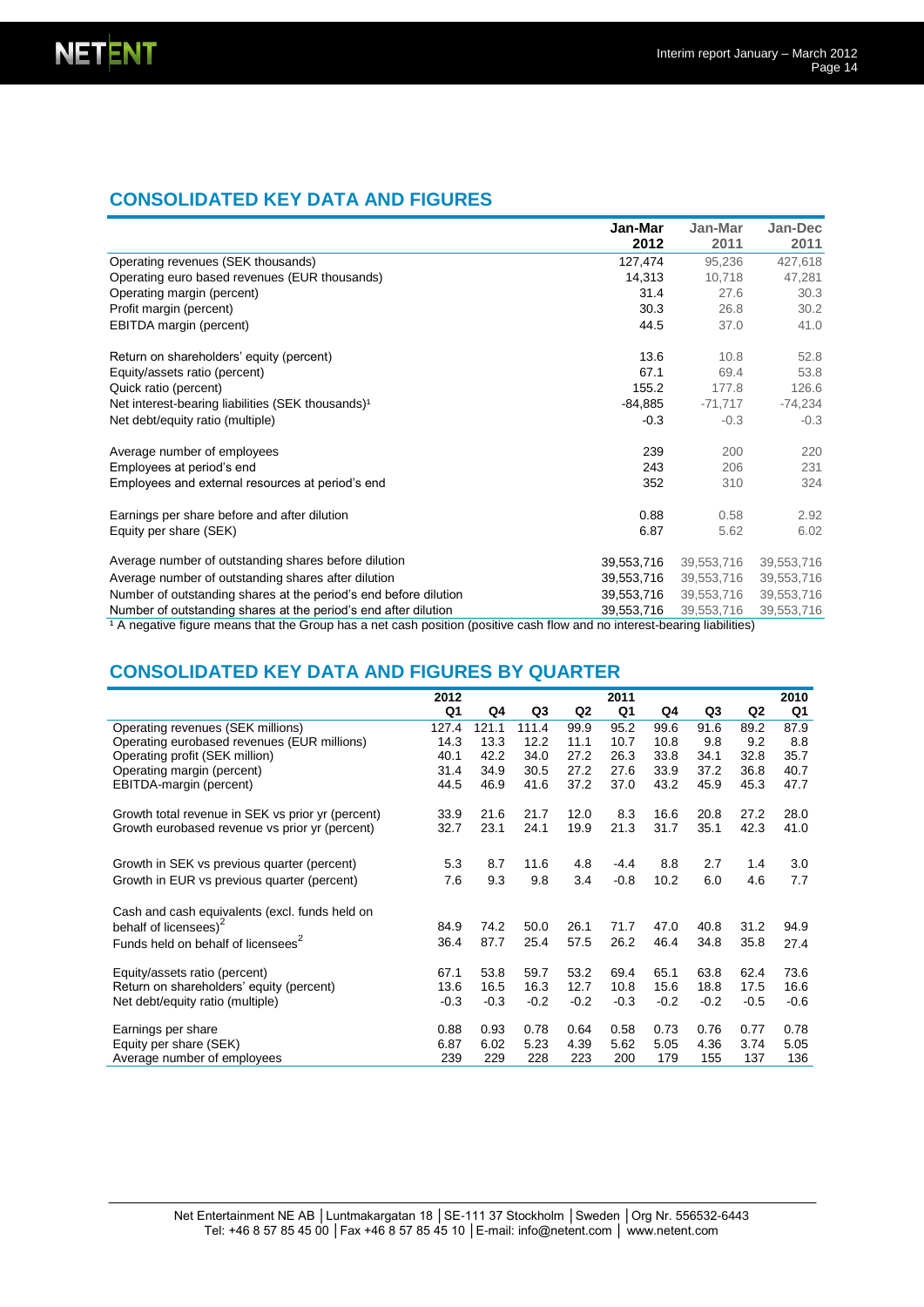### **DEFINITIONS**

*Operating margin*

Operating profit in relation to operating revenues.

*Profit margin*

Profit after financial items in relation to operating revenues.

*EBITDA-margin*

Operating profit excluding depreciation and amortization in relation to operating revenues.

*Return on investment on shareholders' equity* 

Period's profit/loss in relation to average shareholder equity for the period.

*Equity/assets ratio*

Equity at the end of period as a percentage of total assets at the end of period.

*Quick ratio*

Current assets in relation to current liabilities.

*Net interest-bearing liabilities*

Net of interest-bearing provisions and liabilities less financial assets and cash and cash equivalents. *Net debt/equity ratio (multiple)*

Net of interest-bearing earnings and liabilities minus financial assets and cash and cash equivalents divided by shareholder's equity.

*Average number of employees*

The average number of employees during the period.

*Number of employees at end of period*

The number of employees at the end of the period.

*Number of employees and external resources at end of period*

The number of employees and external resources such as dedicated persons with contracted suppliers and subcontractors at the end of the period.

*Earnings per share*

Profit for the period divided by the average number of shares outstanding during the period.

*Equity per share*

Shareholders' equity divided by the number of shares outstanding at the end of the period.

*Average number of shares outstanding*

The average number of shares outstanding during the period, adjusted for bonus issue and share split.

*Number of shares outstanding*

The number of shares outstanding, adjusted for bonus issue and share split.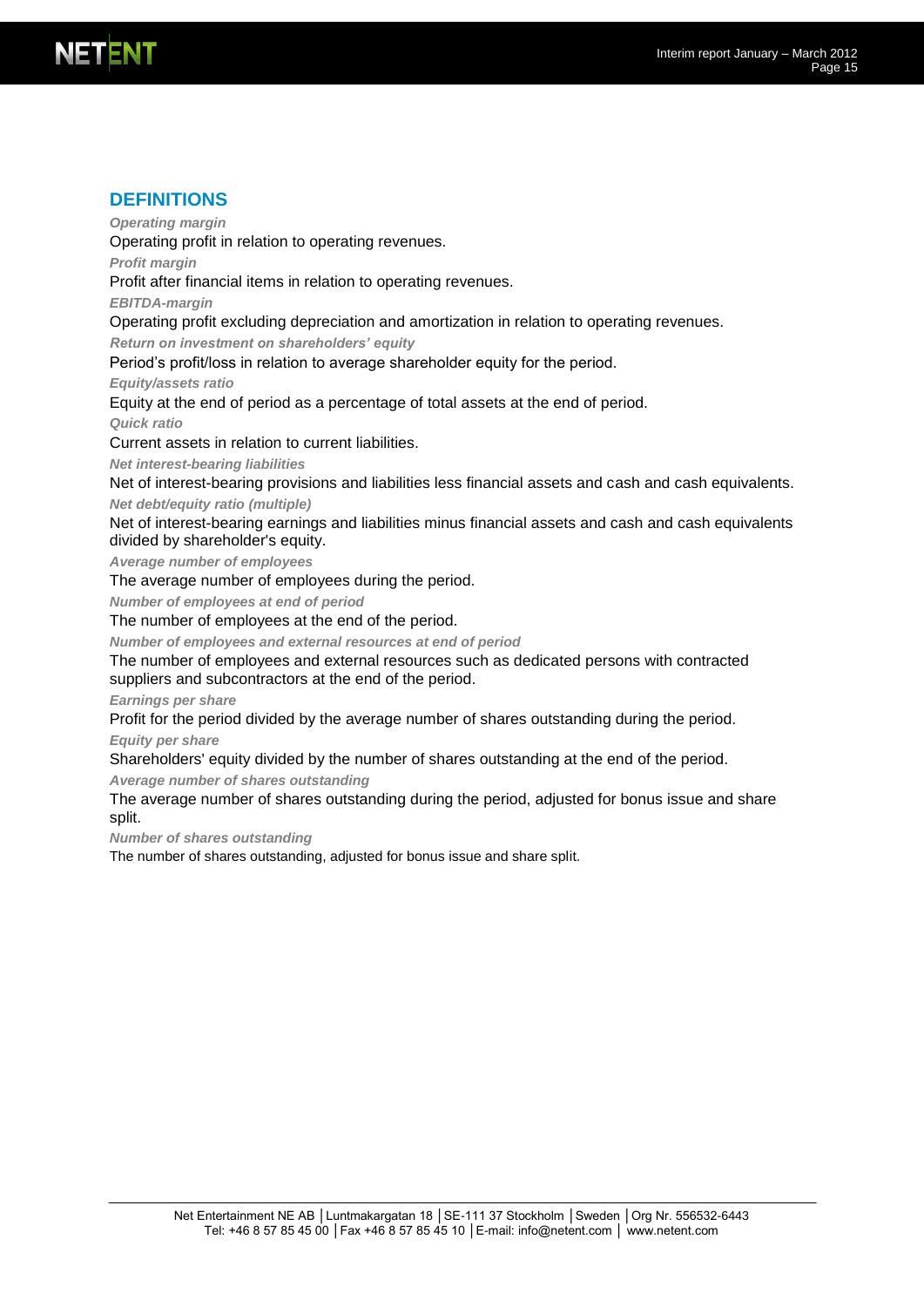### **CONDENSED PARENT COMPANY INCOME STATEMENT**

| <b>INCOME STATEMENTS</b>            | Jan-Mar<br>2012 | Jan-Mar<br>2011 | Jan-Dec<br>2011 |
|-------------------------------------|-----------------|-----------------|-----------------|
| Operating revenues                  | 90.287          | 74.914          | 308,129         |
| Other external expenses             | $-35.819$       | $-28.218$       | $-109.469$      |
| Personnel expenses                  | $-43,172$       | $-37.893$       | $-167,148$      |
| Depreciation and amortization       | $-2,990$        | $-2,053$        | $-8,957$        |
| <b>Operating profit</b>             | 8,306           | 6,750           | 22,555          |
| Financial items                     | $-1.363$        | $-725$          | 68,501          |
| <b>Profit after financial items</b> | 6,943           | 6,025           | 91,056          |
| Tax on the period's profit          | $-1,898$        | $-1.659$        | $-6,225$        |
| <b>Profit for the period</b>        | 5,045           | 4.366           | 84,831          |

| STATEMENT OF TOTAL INCOME                                  |                |                |        |
|------------------------------------------------------------|----------------|----------------|--------|
| Profit for the period                                      | 5,045          | 4.366          | 84,831 |
| Other total income                                         | $\blacksquare$ | $\blacksquare$ |        |
| Sum of other total income for the period,<br>net after tax | ٠              | $\blacksquare$ |        |
| Total income for the period                                | 5,045          | 4.366          | 84.831 |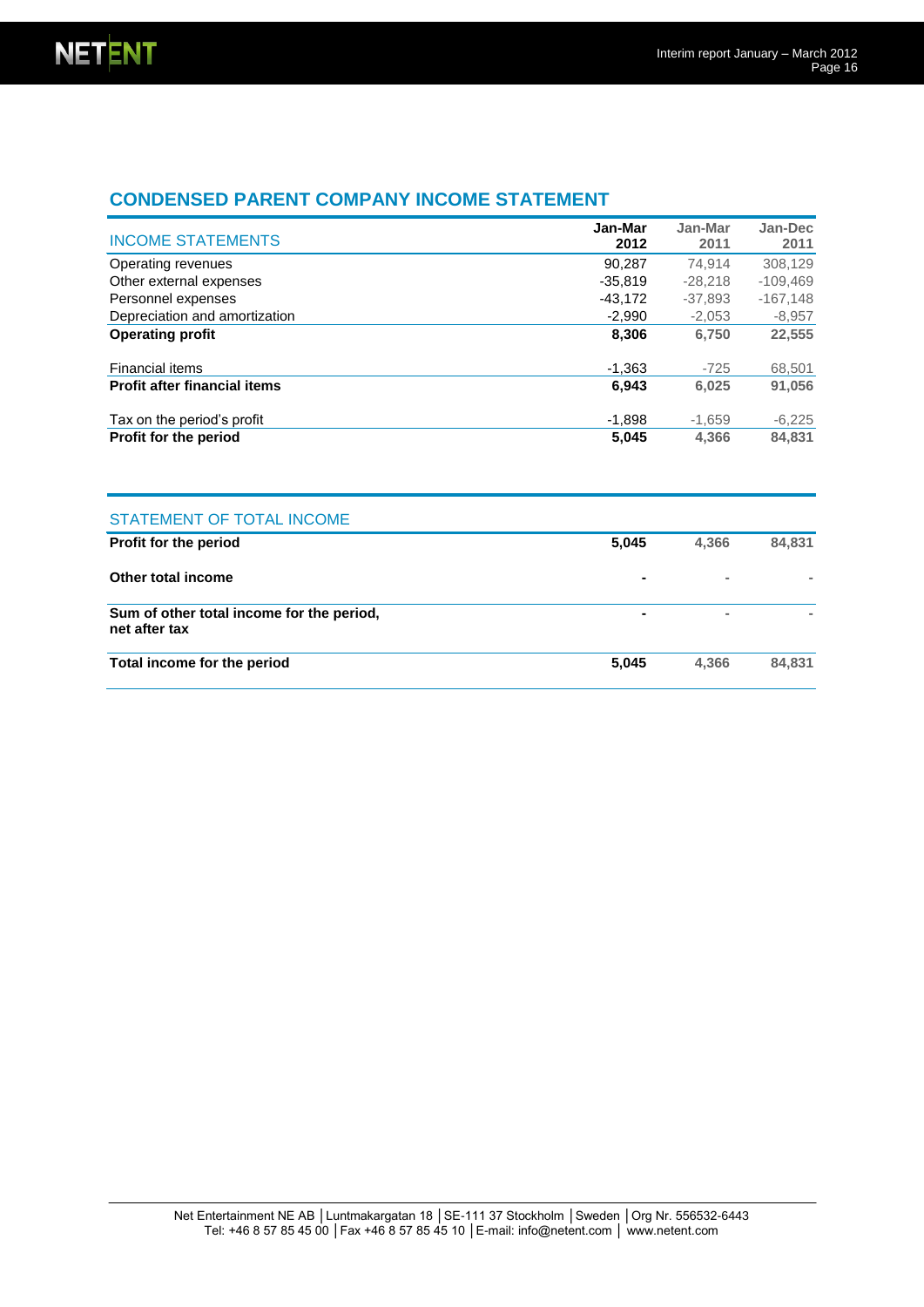### **CONDENSED PARENT COMPANY BALANCE SHEET**

| <b>ASSETS</b>                         | 2012-03-31 | 2011-03-31 | 2011-12-31 |
|---------------------------------------|------------|------------|------------|
| Intangible assets                     | 30,952     | 23,203     | 27,983     |
| Property, plant, and equipment        | 512        | 512        | 512        |
| <b>Shares in subsidiary</b>           | 31,464     | 23.715     | 28,495     |
| Total non-current assets              | 9          | 1          | 28         |
| Accounts receivable                   | 233,751    | 156,323    | 180,224    |
| Receivables from Group companies      | 8.049      | 4.589      | 6,580      |
| Prepaid expenses and accrued revenues | 7.176      | 6.652      | 8.476      |
| Other receivables                     | 38,253     | 39.464     | 25,050     |
| Cash and cash equivalents             | 287,238    | 207.029    | 220,358    |
| <b>TOTAL ASSETS</b>                   | 318,702    | 230.744    | 248,853    |

| <b>EQUITY AND LIABILITIES</b>         | 2012-12-31 | 2011-03-31 | 2011-12-31 |
|---------------------------------------|------------|------------|------------|
| Share capital                         | 1,191      | 1,191      | 1,191      |
| Statutory reserve                     | 38         | 38         | 38         |
| Share premium reserve                 | 6,015      | 3.473      | 6,015      |
| Retained earnings                     | 104,938    | 99.214     | 20,107     |
| Profit for the period                 | 5,045      | 4,366      | 84,831     |
| <b>Total equity</b>                   | 117,227    | 108.282    | 112,182    |
| Accounts payable                      | 26,382     | 19,835     | 28,773     |
| Liabilities to Group companies        | 136,153    | 65,389     | 69,181     |
| Current tax liabilities               | 1,511      | 3,875      | 6,127      |
| <b>Other liabilities</b>              | 3.338      | 3.337      | 3,177      |
| Accrued expenses and prepaid revenues | 34,091     | 30,026     | 29,413     |
| <b>Total current liabilities</b>      | 201,475    | 122,462    | 136,671    |
| <b>TOTAL EQUITY AND LIABILITIES</b>   | 318,702    | 230,744    | 248,853    |